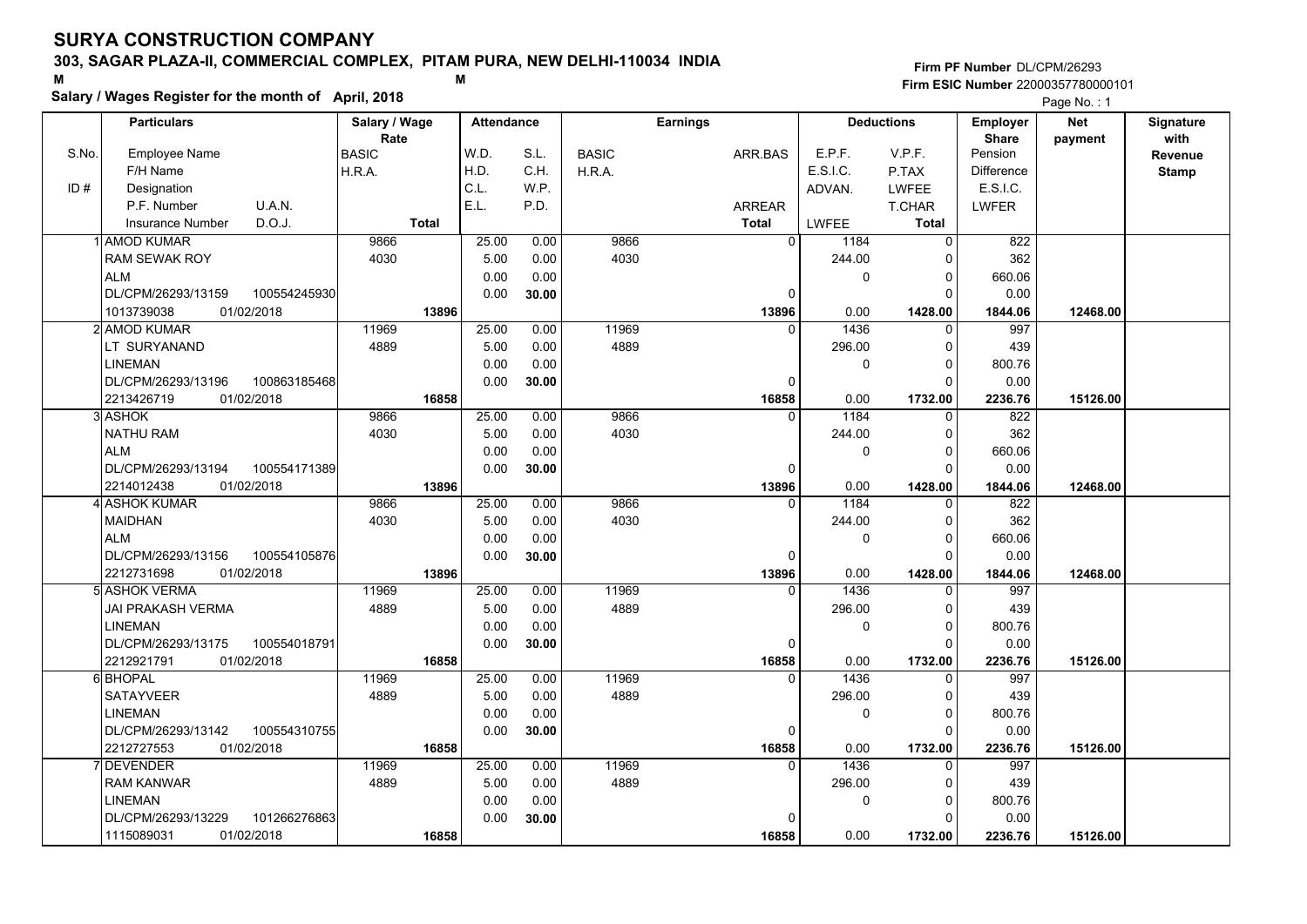### **303, SAGAR PLAZA-II, COMMERCIAL COMPLEX, PITAM PURA, NEW DELHI-110034 INDIA**

**Salary / Wages Register for the month of April, 2018 <sup>M</sup> <sup>M</sup>**

**Firm PF Number**DL/CPM/26293**Firm ESIC Number** 22000357780000101

|       | <b>Particulars</b>       |              | Salary / Wage        |              | <b>Attendance</b> |       |              | <b>Earnings</b> |                        | <b>Deductions</b> | Employer                | <b>Net</b> | Signature       |
|-------|--------------------------|--------------|----------------------|--------------|-------------------|-------|--------------|-----------------|------------------------|-------------------|-------------------------|------------|-----------------|
| S.No. | <b>Employee Name</b>     |              | Rate<br><b>BASIC</b> |              | W.D.              | S.L.  | <b>BASIC</b> | ARR.BAS         | E.P.F.                 | V.P.F.            | <b>Share</b><br>Pension | payment    | with<br>Revenue |
|       | F/H Name                 |              | H.R.A.               |              | H.D.              | C.H.  | H.R.A.       |                 | E.S.I.C.               | P.TAX             | <b>Difference</b>       |            | <b>Stamp</b>    |
| ID#   | Designation              |              |                      |              | C.L.              | W.P.  |              |                 | ADVAN.                 | <b>LWFEE</b>      | E.S.I.C.                |            |                 |
|       | P.F. Number              | U.A.N.       |                      |              | E.L.              | P.D.  |              | ARREAR          |                        | T.CHAR            | <b>LWFER</b>            |            |                 |
|       | <b>Insurance Number</b>  | D.O.J.       |                      | <b>Total</b> |                   |       |              | <b>Total</b>    | LWFEE                  | <b>Total</b>      |                         |            |                 |
|       | <b>8 DEVENDER KUMAR</b>  |              | 9866                 |              | 25.00             | 0.00  | 9866         |                 | $\overline{0}$<br>1184 | 0                 | 822                     |            |                 |
|       | <b>SHRI RAM</b>          |              | 4030                 |              | 5.00              | 0.00  | 4030         |                 | 244.00                 | $\Omega$          | 362                     |            |                 |
|       | <b>ALM</b>               |              |                      |              | 0.00              | 0.00  |              |                 | 0                      | 0                 | 660.06                  |            |                 |
|       | DL/CPM/26293/13133       | 100554349665 |                      |              | 0.00              | 30.00 |              |                 | 0                      | $\Omega$          | 0.00                    |            |                 |
|       | 2212727556<br>01/02/2018 |              |                      | 13896        |                   |       |              | 13896           | 0.00                   | 1428.00           | 1844.06                 | 12468.00   |                 |
|       | 9l DEVENDRA KUMAR        |              | 11969                |              | 25.00             | 0.00  | 11969        |                 | 1436<br>$\Omega$       | $\mathbf 0$       | 997                     |            |                 |
|       | <b>CHANDRAN MEHTO</b>    |              | 4889                 |              | 5.00              | 0.00  | 4889         |                 | 296.00                 | 0                 | 439                     |            |                 |
|       | <b>LINEMAN</b>           |              |                      |              | 0.00              | 0.00  |              |                 | 0                      | $\mathbf 0$       | 800.76                  |            |                 |
|       | DL/CPM/26293/13218       | 101265601721 |                      |              | 0.00              | 30.00 |              |                 | 0                      | $\Omega$          | 0.00                    |            |                 |
|       | 01/02/2018<br>1115112985 |              |                      | 16858        |                   |       |              | 16858           | 0.00                   | 1732.00           | 2236.76                 | 15126.00   |                 |
|       | 10 DHRAMPAL              |              | 9866                 |              | 25.00             | 0.00  | 9866         |                 | 1184<br>$\Omega$       | $\mathbf 0$       | 822                     |            |                 |
|       | SOBARAN                  |              | 4030                 |              | 5.00              | 0.00  | 4030         |                 | 244.00                 | 0                 | 362                     |            |                 |
|       | <b>ALM</b>               |              |                      |              | 0.00              | 0.00  |              |                 | 0                      | $\mathbf 0$       | 660.06                  |            |                 |
|       | DL/CPM/26293/13206       | 100927152140 |                      |              | 0.00              | 30.00 |              |                 | $\Omega$               | $\Omega$          | 0.00                    |            |                 |
|       | 01/02/2018<br>1114884846 |              |                      | 13896        |                   |       |              | 13896           | 0.00                   | 1428.00           | 1844.06                 | 12468.00   |                 |
|       | 11 GANESH                |              | 11969                |              | 25.00             | 0.00  | 11969        |                 | 1436                   | 0                 | 997                     |            |                 |
|       | <b>RAMDEV YADAV</b>      |              | 4889                 |              | 5.00              | 0.00  | 4889         |                 | 296.00                 | 0                 | 439                     |            |                 |
|       | <b>LINEMAN</b>           |              |                      |              | 0.00              | 0.00  |              |                 | 0                      | $\mathbf 0$       | 800.76                  |            |                 |
|       | DL/CPM/26293/13217       | 101265601713 |                      |              | 0.00              | 30.00 |              |                 | $\Omega$               | $\Omega$          | 0.00                    |            |                 |
|       | 1011814214<br>01/02/2018 |              |                      | 16858        |                   |       |              | 16858           | 0.00                   | 1732.00           | 2236.76                 | 15126.00   |                 |
|       | 12 GREAT MINZ            |              | 9866                 |              | 25.00             | 0.00  | 9866         |                 | 1184<br>$\Omega$       | $\Omega$          | 822                     |            |                 |
|       | <b>MAHUL MINZ</b>        |              | 4030                 |              | 5.00              | 0.00  | 4030         |                 | 244.00                 | $\mathbf 0$       | 362                     |            |                 |
|       | <b>ALM</b>               |              |                      |              | 0.00              | 0.00  |              |                 | 0                      | $\mathbf 0$       | 660.06                  |            |                 |
|       | DL/CPM/26293/13154       | 100554105824 |                      |              | 0.00              | 30.00 |              |                 | 0                      | $\mathbf 0$       | 0.00                    |            |                 |
|       | 2212727559<br>01/02/2018 |              |                      | 13896        |                   |       |              | 13896           | 0.00                   | 1428.00           | 1844.06                 | 12468.00   |                 |
|       | 13 JAG MOHAN             |              | 11969                |              | 25.00             | 0.00  | 11969        |                 | 1436<br>$\Omega$       | $\mathbf 0$       | 997                     |            |                 |
|       | <b>RAJA RAM</b>          |              | 4889                 |              | 5.00              | 0.00  | 4889         |                 | 296.00                 | 0                 | 439                     |            |                 |
|       | <b>LINEMAN</b>           |              |                      |              | 0.00              | 0.00  |              |                 | 0                      | $\mathbf 0$       | 800.76                  |            |                 |
|       | DL/CPM/26293/13134       | 100865881868 |                      |              | 0.00              | 30.00 |              |                 | 0                      | $\Omega$          | 0.00                    |            |                 |
|       | 2212727562<br>01/02/2018 |              |                      | 16858        |                   |       |              | 16858           | 0.00                   | 1732.00           | 2236.76                 | 15126.00   |                 |
|       | 14 JAGDISH YADAV         |              | 9866                 |              | 25.00             | 0.00  | 9866         |                 | 1184<br>$\Omega$       | $\Omega$          | 822                     |            |                 |
|       | RAM NARESH YADAV         |              | 4030                 |              | 5.00              | 0.00  | 4030         |                 | 244.00                 | 0                 | 362                     |            |                 |
|       | <b>ALM</b>               |              |                      |              | 0.00              | 0.00  |              |                 | 0                      | $\mathbf 0$       | 660.06                  |            |                 |
|       | DL/CPM/26293/13183       | 100554243545 |                      |              | 0.00              | 30.00 |              |                 | <sup>0</sup>           | $\Omega$          | 0.00                    |            |                 |
|       | 01/02/2018<br>1013726467 |              |                      | 13896        |                   |       |              | 13896           | 0.00                   | 1428.00           | 1844.06                 | 12468.00   |                 |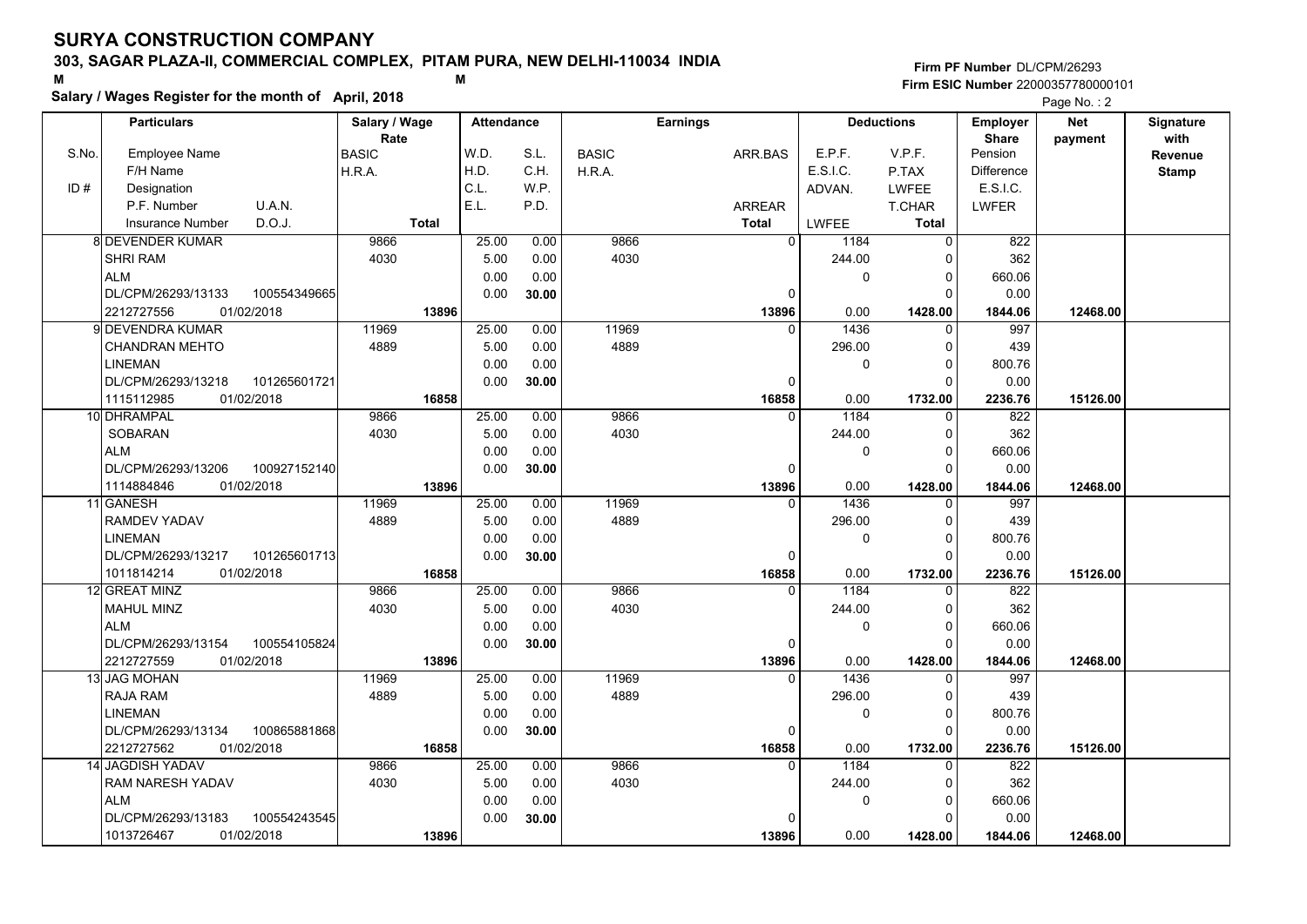### **303, SAGAR PLAZA-II, COMMERCIAL COMPLEX, PITAM PURA, NEW DELHI-110034 INDIA**

**Salary / Wages Register for the month of April, 2018 <sup>M</sup> <sup>M</sup>**

**Firm PF Number**DL/CPM/26293**Firm ESIC Number** 22000357780000101

|       | <b>Particulars</b>                 | Salary / Wage          | <b>Attendance</b> |       |              | <b>Earnings</b> |          | <b>Deductions</b> | <b>Employer</b>         | <b>Net</b> | Signature    |
|-------|------------------------------------|------------------------|-------------------|-------|--------------|-----------------|----------|-------------------|-------------------------|------------|--------------|
| S.No. | <b>Employee Name</b>               | Rate                   | W.D.              | S.L.  | <b>BASIC</b> |                 | E.P.F.   | V.P.F.            | <b>Share</b><br>Pension | payment    | with         |
|       | F/H Name                           | <b>BASIC</b><br>H.R.A. | H.D.              | C.H.  | H.R.A.       | ARR.BAS         | E.S.I.C. | P.TAX             | <b>Difference</b>       |            | Revenue      |
| ID#   | Designation                        |                        | C.L.              | W.P.  |              |                 | ADVAN.   | <b>LWFEE</b>      | E.S.I.C.                |            | <b>Stamp</b> |
|       | U.A.N.<br>P.F. Number              |                        | E.L.              | P.D.  |              | <b>ARREAR</b>   |          | T.CHAR            | <b>LWFER</b>            |            |              |
|       | D.O.J.<br><b>Insurance Number</b>  | <b>Total</b>           |                   |       |              | <b>Total</b>    | LWFEE    | <b>Total</b>      |                         |            |              |
|       |                                    | 11969                  |                   |       | 11969        | $\overline{0}$  |          |                   | 997                     |            |              |
|       | 15 JANMEJAY                        |                        | 25.00             | 0.00  |              |                 | 1436     | $\mathbf 0$       |                         |            |              |
|       | <b>GAJENDER YADAV</b>              | 4889                   | 5.00              | 0.00  | 4889         |                 | 296.00   | 0                 | 439                     |            |              |
|       | <b>LINEMAN</b>                     |                        | 0.00              | 0.00  |              | $\Omega$        | 0        | 0<br>$\Omega$     | 800.76                  |            |              |
|       | DL/CPM/26293/13200<br>100873993200 |                        | 0.00              | 30.00 |              |                 |          |                   | 0.00                    |            |              |
|       | 2212921840<br>01/02/2018           | 16858                  |                   |       |              | 16858           | 0.00     | 1732.00           | 2236.76                 | 15126.00   |              |
|       | 16 JATA SHANKAR                    | 11969                  | 25.00             | 0.00  | 11969        | $\Omega$        | 1436     | 0                 | 997                     |            |              |
|       | <b>ASHOK KUMAR</b>                 | 4889                   | 5.00              | 0.00  | 4889         |                 | 296.00   | 0                 | 439                     |            |              |
|       | LINEMAN                            |                        | 0.00              | 0.00  |              |                 | 0        | $\mathbf 0$       | 800.76                  |            |              |
|       | DL/CPM/26293/13160<br>100553875081 |                        | 0.00              | 30.00 |              | O               |          | $\Omega$          | 0.00                    |            |              |
|       | 2212727564<br>01/02/2018           | 16858                  |                   |       |              | 16858           | 0.00     | 1732.00           | 2236.76                 | 15126.00   |              |
|       | 17 JITENDER                        | 9866                   | 25.00             | 0.00  | 9866         | <sup>0</sup>    | 1184     | $\Omega$          | 822                     |            |              |
|       | VASUDEV                            | 4030                   | 5.00              | 0.00  | 4030         |                 | 244.00   | 0                 | 362                     |            |              |
|       | <b>ALM</b>                         |                        | 0.00              | 0.00  |              |                 | 0        | $\Omega$          | 660.06                  |            |              |
|       | DL/CPM/26293/13144<br>100554409440 |                        | 0.00              | 30.00 |              | O               |          | $\Omega$          | 0.00                    |            |              |
|       | 1013583473<br>01/02/2018           | 13896                  |                   |       |              | 13896           | 0.00     | 1428.00           | 1844.06                 | 12468.00   |              |
|       | <b>18 KAILASH KAUSHIK</b>          | 9866                   | 25.00             | 0.00  | 9866         | $\Omega$        | 1184     | 0                 | 822                     |            |              |
|       | LEKHRAJ SHARMA                     | 4030                   | 5.00              | 0.00  | 4030         |                 | 244.00   | 0                 | 362                     |            |              |
|       | <b>ALM</b>                         |                        | 0.00              | 0.00  |              |                 | 0        | $\Omega$          | 660.06                  |            |              |
|       | DL/CPM/26293/13212<br>100867679571 |                        | 0.00              | 30.00 |              | O               |          | $\Omega$          | 0.00                    |            |              |
|       | 2214385663<br>01/02/2018           | 13896                  |                   |       |              | 13896           | 0.00     | 1428.00           | 1844.06                 | 12468.00   |              |
|       | <b>19 KAILASH RAJPUT</b>           | 11969                  | 25.00             | 0.00  | 11969        | $\Omega$        | 1436     | $\Omega$          | 997                     |            |              |
|       | <b>LAL SINGH</b>                   | 4889                   | 5.00              | 0.00  | 4889         |                 | 296.00   | 0                 | 439                     |            |              |
|       | <b>LINEMAN</b>                     |                        | 0.00              | 0.00  |              |                 | 0        | $\mathbf 0$       | 800.76                  |            |              |
|       | DL/CPM/26293/13141<br>100862857820 |                        | 0.00              | 30.00 |              | 0               |          | 0                 | 0.00                    |            |              |
|       | 2212727565<br>01/02/2018           | 16858                  |                   |       |              | 16858           | 0.00     | 1732.00           | 2236.76                 | 15126.00   |              |
|       | 20 KANAHIYA LAL                    | 11969                  | 25.00             | 0.00  | 11969        | $\Omega$        | 1436     | $\Omega$          | 997                     |            |              |
|       | <b>CHATURI</b>                     | 4889                   | 5.00              | 0.00  | 4889         |                 | 296.00   | 0                 | 439                     |            |              |
|       | <b>LINEMAN</b>                     |                        | 0.00              | 0.00  |              |                 | 0        | $\mathbf 0$       | 800.76                  |            |              |
|       | 101265601709<br>DL/CPM/26293/13216 |                        | 0.00              | 30.00 |              | 0               |          | $\Omega$          | 0.00                    |            |              |
|       | 2214381535<br>01/02/2018           | 16858                  |                   |       |              | 16858           | 0.00     | 1732.00           | 2236.76                 | 15126.00   |              |
|       | 21 LAXMAN                          | 9866                   | 25.00             | 0.00  | 9866         | $\Omega$        | 1184     | $\Omega$          | 822                     |            |              |
|       | RAGHUVEER SINGH                    | 4030                   | 5.00              | 0.00  | 4030         |                 | 244.00   | 0                 | 362                     |            |              |
|       | <b>ALM</b>                         |                        | 0.00              | 0.00  |              |                 | 0        | 0                 | 660.06                  |            |              |
|       | 100865826259<br>DL/CPM/26293/13202 |                        | 0.00              | 30.00 |              |                 |          | $\Omega$          | 0.00                    |            |              |
|       | 01/02/2018<br>1114771797           | 13896                  |                   |       |              | 13896           | 0.00     | 1428.00           | 1844.06                 | 12468.00   |              |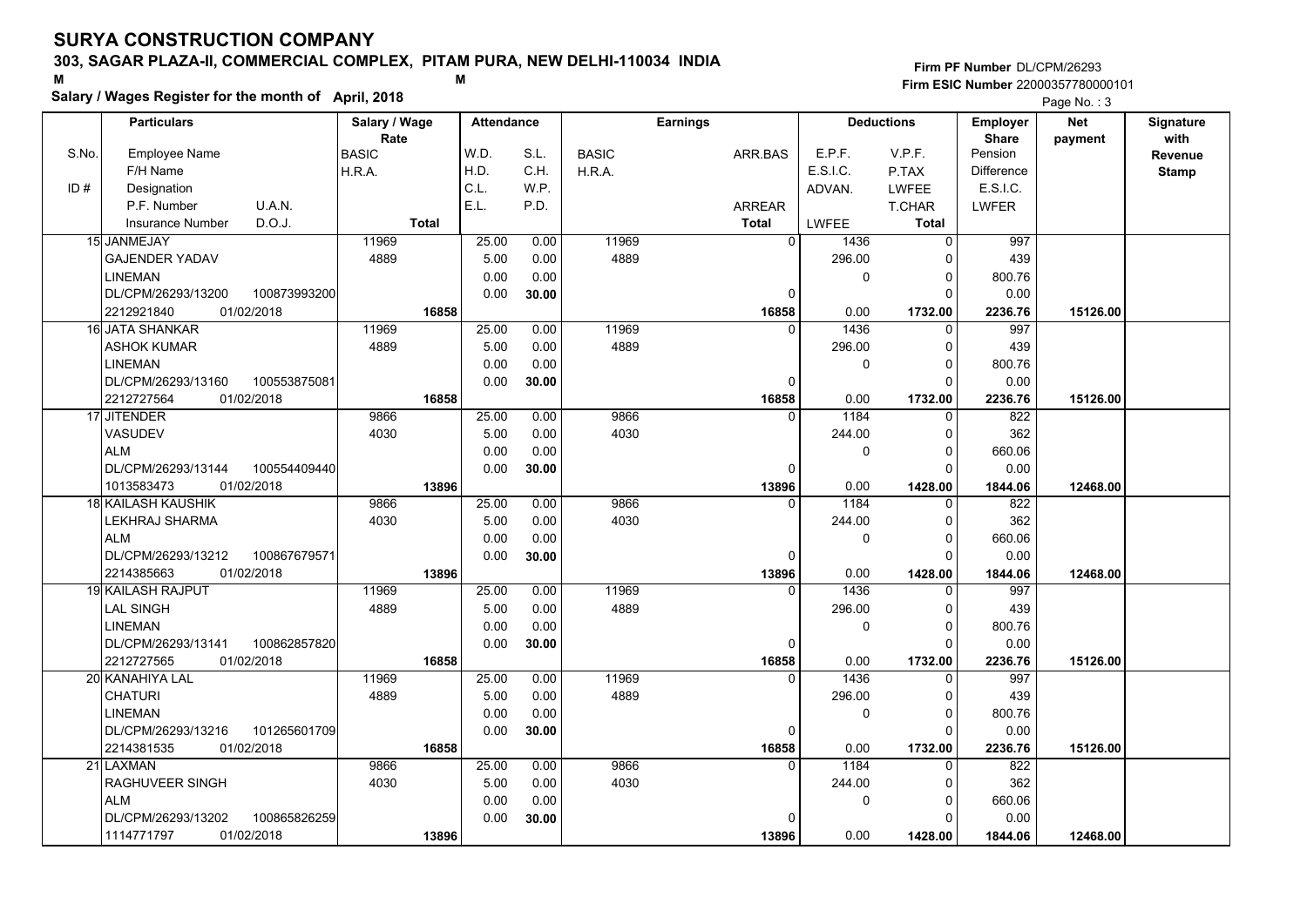### **303, SAGAR PLAZA-II, COMMERCIAL COMPLEX, PITAM PURA, NEW DELHI-110034 INDIA**

**Salary / Wages Register for the month of April, 2018 <sup>M</sup> <sup>M</sup>**

#### **Firm PF Number**DL/CPM/26293**Firm ESIC Number** 22000357780000101

|       | <b>Particulars</b>            |              | Salary / Wage        |              | <b>Attendance</b> |       |              | <b>Earnings</b> |                        | <b>Deductions</b> | <b>Employer</b>         | <b>Net</b> | Signature       |
|-------|-------------------------------|--------------|----------------------|--------------|-------------------|-------|--------------|-----------------|------------------------|-------------------|-------------------------|------------|-----------------|
| S.No. | <b>Employee Name</b>          |              | Rate<br><b>BASIC</b> |              | W.D.              | S.L.  | <b>BASIC</b> | ARR.BAS         | E.P.F.                 | V.P.F.            | <b>Share</b><br>Pension | payment    | with<br>Revenue |
|       | F/H Name                      |              | H.R.A.               |              | H.D.              | C.H.  | H.R.A.       |                 | E.S.I.C.               | P.TAX             | <b>Difference</b>       |            | <b>Stamp</b>    |
| ID#   | Designation                   |              |                      |              | C.L.              | WP.   |              |                 | ADVAN.                 | LWFEE             | E.S.I.C.                |            |                 |
|       | P.F. Number                   | U.A.N.       |                      |              | E.L.              | P.D.  |              | <b>ARREAR</b>   |                        | T.CHAR            | <b>LWFER</b>            |            |                 |
|       | <b>Insurance Number</b>       | D.O.J.       |                      | <b>Total</b> |                   |       |              | <b>Total</b>    | LWFEE                  | <b>Total</b>      |                         |            |                 |
|       | 22 MAHADEV YADAV              |              | 9866                 |              | 25.00             | 0.00  | 9866         |                 | $\overline{0}$<br>1184 | $\Omega$          | 822                     |            |                 |
|       | LAKHU PRASAD YADAV            |              | 4030                 |              | 5.00              | 0.00  | 4030         |                 | 244.00                 | $\Omega$          | 362                     |            |                 |
|       | <b>ALM</b>                    |              |                      |              | 0.00              | 0.00  |              |                 |                        | 0<br>$\mathbf 0$  | 660.06                  |            |                 |
|       | DL/CPM/26293/13192            | 100554072765 |                      |              | 0.00              | 30.00 |              |                 | 0                      | $\Omega$          | 0.00                    |            |                 |
|       | 2212731706<br>01/02/2018      |              |                      | 13896        |                   |       |              | 13896           | 0.00                   | 1428.00           | 1844.06                 | 12468.00   |                 |
|       | 23 MAHAVEER PRASAD            |              | 11969                |              | 25.00             | 0.00  | 11969        |                 | 1436<br>$\Omega$       | $\Omega$          | 997                     |            |                 |
|       | <b>BUDHAI PRASAD</b>          |              | 4889                 |              | 5.00              | 0.00  | 4889         |                 | 296.00                 | $\mathbf 0$       | 439                     |            |                 |
|       | <b>LINEMAN</b>                |              |                      |              | 0.00              | 0.00  |              |                 |                        | 0<br>$\Omega$     | 800.76                  |            |                 |
|       | DL/CPM/26293/13193            | 100553921732 |                      |              | 0.00              | 30.00 |              |                 | 0                      | $\Omega$          | 0.00                    |            |                 |
|       | 2212727569<br>01/02/2018      |              |                      | 16858        |                   |       |              | 16858           | 0.00                   | 1732.00           | 2236.76                 | 15126.00   |                 |
|       | 24 MANSA RAM                  |              | 9866                 |              | 25.00             | 0.00  | 9866         |                 | 1184<br>$\Omega$       | $\Omega$          | 822                     |            |                 |
|       | <b>RAM KRISHAN</b>            |              | 4030                 |              | 5.00              | 0.00  | 4030         |                 | 244.00                 | $\mathbf 0$       | 362                     |            |                 |
|       | <b>ALM</b>                    |              |                      |              | 0.00              | 0.00  |              |                 |                        | $\Omega$<br>0     | 660.06                  |            |                 |
|       | DL/CPM/26293/13161            | 100554241696 |                      |              | 0.00              | 30.00 |              |                 | 0                      | $\Omega$          | 0.00                    |            |                 |
|       | 01/02/2018                    |              |                      | 13896        |                   |       |              | 13896           | 0.00                   | 1428.00           | 1844.06                 | 12468.00   |                 |
|       | 2212727575<br>25 MUKESH KUMAR |              | 9866                 |              | 25.00             | 0.00  | 9866         |                 | 1184<br>0              | 0                 | 822                     |            |                 |
|       | <b>GAJODHAR</b>               |              | 4030                 |              | 5.00              | 0.00  | 4030         |                 | 244.00                 | $\Omega$          | 362                     |            |                 |
|       | <b>ALM</b>                    |              |                      |              | 0.00              | 0.00  |              |                 |                        | 0<br>$\Omega$     | 660.06                  |            |                 |
|       | DL/CPM/26293/13188            | 100553972773 |                      |              | 0.00              | 30.00 |              |                 | 0                      | $\Omega$          | 0.00                    |            |                 |
|       | 2212727574<br>01/02/2018      |              |                      | 13896        |                   |       |              | 13896           | 0.00                   | 1428.00           | 1844.06                 | 12468.00   |                 |
|       | 26 MUKESH KUMAR               |              | 9866                 |              | 25.00             | 0.00  | 9866         |                 | 1184<br>$\Omega$       | $\Omega$          | 822                     |            |                 |
|       | JAWALA PRASAD                 |              | 4030                 |              | 5.00              | 0.00  | 4030         |                 | 244.00                 | 0                 | 362                     |            |                 |
|       | <b>ALM</b>                    |              |                      |              | 0.00              | 0.00  |              |                 |                        | 0<br>$\mathbf 0$  | 660.06                  |            |                 |
|       | DL/CPM/26293/13162            | 100554023990 |                      |              | 0.00              | 30.00 |              |                 | 0                      | $\Omega$          | 0.00                    |            |                 |
|       | 01/02/2018<br>2212727577      |              |                      | 13896        |                   |       |              | 13896           | 0.00                   | 1428.00           | 1844.06                 | 12468.00   |                 |
|       | 27 NARENDER                   |              | 9866                 |              | 25.00             | 0.00  | 9866         |                 | 1184<br>$\Omega$       | $\Omega$          | 822                     |            |                 |
|       | <b>RAM SWAROOP</b>            |              | 4030                 |              | 5.00              | 0.00  | 4030         |                 | 244.00                 | 0                 | 362                     |            |                 |
|       | <b>ALM</b>                    |              |                      |              | 0.00              | 0.00  |              |                 |                        | 0<br>0            | 660.06                  |            |                 |
|       | DL/CPM/26293/13199            | 100554247047 |                      |              | 0.00              | 30.00 |              |                 | $\Omega$               | $\Omega$          | 0.00                    |            |                 |
|       | 2212948036<br>01/02/2018      |              |                      | 13896        |                   |       |              | 13896           | 0.00                   | 1428.00           | 1844.06                 | 12468.00   |                 |
|       | 28 NARESH                     |              | 9866                 |              | 25.00             | 0.00  | 9866         |                 | 1184<br>$\Omega$       | $\Omega$          | 822                     |            |                 |
|       | <b>LAIKU PRASAD</b>           |              | 4030                 |              | 5.00              | 0.00  | 4030         |                 | 244.00                 | 0                 | 362                     |            |                 |
|       | <b>ALM</b>                    |              |                      |              | 0.00              | 0.00  |              |                 |                        | 0<br>0            | 660.06                  |            |                 |
|       | DL/CPM/26293/13135            | 100554072092 |                      |              | 0.00              | 30.00 |              |                 | 0                      | $\Omega$          | 0.00                    |            |                 |
|       | 2212727578<br>01/02/2018      |              |                      | 13896        |                   |       |              | 13896           | 0.00                   | 1428.00           | 1844.06                 | 12468.00   |                 |
|       |                               |              |                      |              |                   |       |              |                 |                        |                   |                         |            |                 |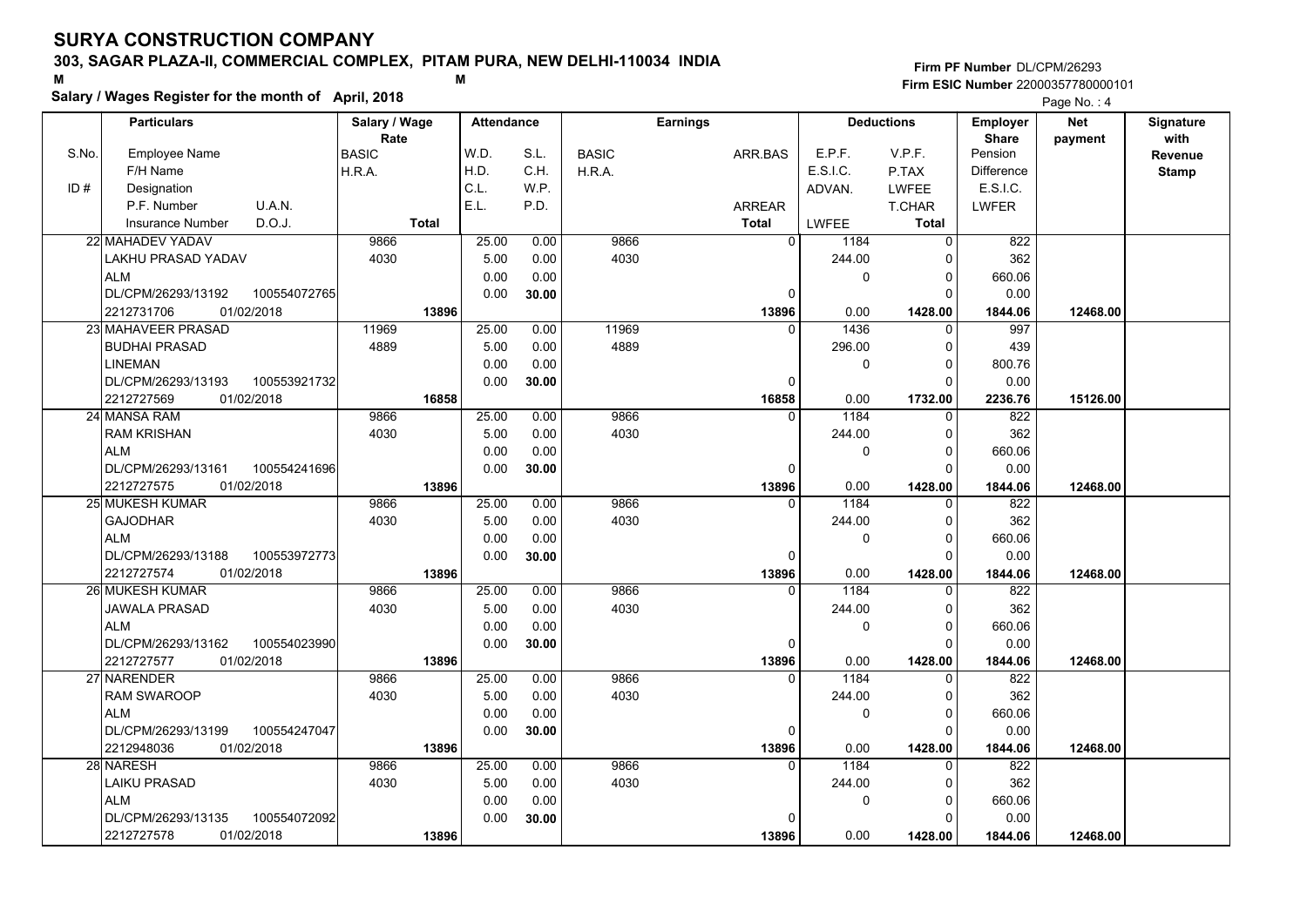### **303, SAGAR PLAZA-II, COMMERCIAL COMPLEX, PITAM PURA, NEW DELHI-110034 INDIA**

**Salary / Wages Register for the month of April, 2018 <sup>M</sup> <sup>M</sup>**

**Firm PF Number**DL/CPM/26293**Firm ESIC Number** 22000357780000101

|       | <b>Particulars</b>                          | Salary / Wage        |                | <b>Attendance</b> |              | <b>Earnings</b>   |              | <b>Deductions</b>   | Employer                | <b>Net</b> | Signature       |
|-------|---------------------------------------------|----------------------|----------------|-------------------|--------------|-------------------|--------------|---------------------|-------------------------|------------|-----------------|
| S.No. | <b>Employee Name</b>                        | Rate<br><b>BASIC</b> | W.D.           | S.L.              | <b>BASIC</b> | ARR.BAS           | E.P.F.       | V.P.F.              | <b>Share</b><br>Pension | payment    | with<br>Revenue |
|       | F/H Name                                    | H.R.A.               | H.D.           | C.H.              | H.R.A.       |                   | E.S.I.C.     | P.TAX               | <b>Difference</b>       |            | <b>Stamp</b>    |
| ID#   | Designation                                 |                      | C.L.           | W.P.              |              |                   | ADVAN.       | <b>LWFEE</b>        | E.S.I.C.                |            |                 |
|       | U.A.N.<br>P.F. Number                       |                      | E.L.           | P.D.              |              | ARREAR            |              | T.CHAR              | <b>LWFER</b>            |            |                 |
|       | D.O.J.<br><b>Insurance Number</b>           | <b>Total</b>         |                |                   |              | <b>Total</b>      | <b>LWFEE</b> | <b>Total</b>        |                         |            |                 |
|       | 29 NARESH KUMAR                             | 11969                | 25.00          | 0.00              | 11969        | $\overline{0}$    | 1436         | $\mathbf 0$         | 997                     |            |                 |
|       | RAJ KUMAR                                   | 4889                 | 5.00           | 0.00              | 4889         |                   | 296.00       | 0                   | 439                     |            |                 |
|       | <b>LINEMAN</b>                              |                      | 0.00           | 0.00              |              |                   | 0            | 0                   | 800.76                  |            |                 |
|       | 100554221278<br>DL/CPM/26293/13179          |                      | 0.00           | 30.00             |              | 0                 |              | $\Omega$            | 0.00                    |            |                 |
|       | 2212727581<br>01/02/2018                    | 16858                |                |                   |              | 16858             | 0.00         | 1732.00             | 2236.76                 | 15126.00   |                 |
|       | 30 NATHU RAM                                | 11969                | 25.00          | 0.00              | 11969        | $\Omega$          | 1436         | $\mathbf 0$         | 997                     |            |                 |
|       | <b>MATRUMAL</b>                             | 4889                 | 5.00           | 0.00              | 4889         |                   | 296.00       | 0                   | 439                     |            |                 |
|       | <b>LINEMAN</b>                              |                      | 0.00           | 0.00              |              |                   | 0            | $\mathbf 0$         | 800.76                  |            |                 |
|       | DL/CPM/26293/13161<br>100554120599          |                      | 0.00           | 30.00             |              | $\Omega$          |              | $\Omega$            | 0.00                    |            |                 |
|       | 2212727583<br>01/02/2018                    |                      | 16858          |                   |              | 16858             | 0.00         | 1732.00             | 2236.76                 | 15126.00   |                 |
|       | 31 OM PRAKASH                               | 11969                | 25.00          | 0.00              | 11969        | $\Omega$          | 1436         | $\mathbf 0$         | 997                     |            |                 |
|       | <b>CHHOTA</b>                               | 4889                 | 5.00           | 0.00              | 4889         |                   | 296.00       | $\mathbf 0$         | 439                     |            |                 |
|       | <b>LINEMAN</b>                              |                      | 0.00           | 0.00              |              |                   | 0            | $\mathbf 0$         | 800.76                  |            |                 |
|       | DL/CPM/26293/13157<br>100553934823          |                      | 0.00           | 30.00             |              | $\Omega$          |              | $\Omega$            | 0.00                    |            |                 |
|       | 01/02/2018<br>1013583459                    |                      | 16858          |                   |              | 16858             | 0.00         | 1732.00             | 2236.76                 | 15126.00   |                 |
|       | 32 PARMOD KUMAR                             | 9866                 | 25.00          | 0.00              | 9866         | $\Omega$          | 1184         | 0                   | 822                     |            |                 |
|       | <b>VISHRAM</b>                              | 4030                 | 5.00           | 0.00              | 4030         |                   | 244.00       | $\mathbf 0$         | 362                     |            |                 |
|       | <b>ALM</b>                                  |                      | 0.00           | 0.00              |              |                   | 0            | $\mathbf 0$         | 660.06                  |            |                 |
|       | 100554427248<br>DL/CPM/26293/13190          |                      | 0.00           | 30.00             |              | $\Omega$          |              | $\Omega$            | 0.00                    |            |                 |
|       | 2212778042<br>01/02/2018<br>33 PINTOO YADAV | 9866                 | 13896<br>25.00 |                   | 9866         | 13896<br>$\Omega$ | 0.00<br>1184 | 1428.00<br>$\Omega$ | 1844.06                 | 12468.00   |                 |
|       |                                             |                      | 5.00           | 0.00              | 4030         |                   |              |                     | 822<br>362              |            |                 |
|       | <b>GANESH YADAV</b><br><b>ALM</b>           | 4030                 |                | 0.00              |              |                   | 244.00       | 0<br>$\mathbf 0$    |                         |            |                 |
|       | DL/CPM/26293/13145<br>100553975024          |                      | 0.00<br>0.00   | 0.00<br>30.00     |              | 0                 | 0            | $\mathbf 0$         | 660.06<br>0.00          |            |                 |
|       | 01/02/2018<br>2212727567                    |                      | 13896          |                   |              | 13896             | 0.00         | 1428.00             | 1844.06                 | 12468.00   |                 |
|       | 34 PRADEEP CHAUHAN                          | 20945                | 25.00          | 0.00              | 20945        | $\Omega$          | $\Omega$     | $\Omega$            | 0                       |            |                 |
|       | <b>SAMEY SINGH</b>                          | 8555                 | 5.00           | 0.00              | 8555         |                   | 0.00         | $\mathbf 0$         | $\mathbf 0$             |            |                 |
|       | <b>FITTER</b>                               |                      | 0.00           | 0.00              |              |                   | 0            | $\mathbf 0$         | 0.00                    |            |                 |
|       |                                             |                      | 0.00           | 30.00             |              | 0                 |              | $\mathbf 0$         | 0.00                    |            |                 |
|       | <b>EXEMPTED</b><br>01/02/2018               | 29500                |                |                   |              | 29500             | 0.00         | 0.00                | 0.00                    | 29500.00   |                 |
|       | 35 RAJ KARAN                                | 9866                 | 25.00          | 0.00              | 9866         | $\Omega$          | 1184         | $\mathbf 0$         | 822                     |            |                 |
|       | <b>DHAN PAL</b>                             | 4030                 | 5.00           | 0.00              | 4030         |                   | 244.00       | 0                   | 362                     |            |                 |
|       | <b>ALM</b>                                  |                      | 0.00           | 0.00              |              |                   | 0            | $\mathbf 0$         | 660.06                  |            |                 |
|       | DL/CPM/26293/13165<br>100553951893          |                      | 0.00           | 30.00             |              | <sup>0</sup>      |              | $\Omega$            | 0.00                    |            |                 |
|       | 2212727603<br>01/02/2018                    |                      | 13896          |                   |              | 13896             | 0.00         | 1428.00             | 1844.06                 | 12468.00   |                 |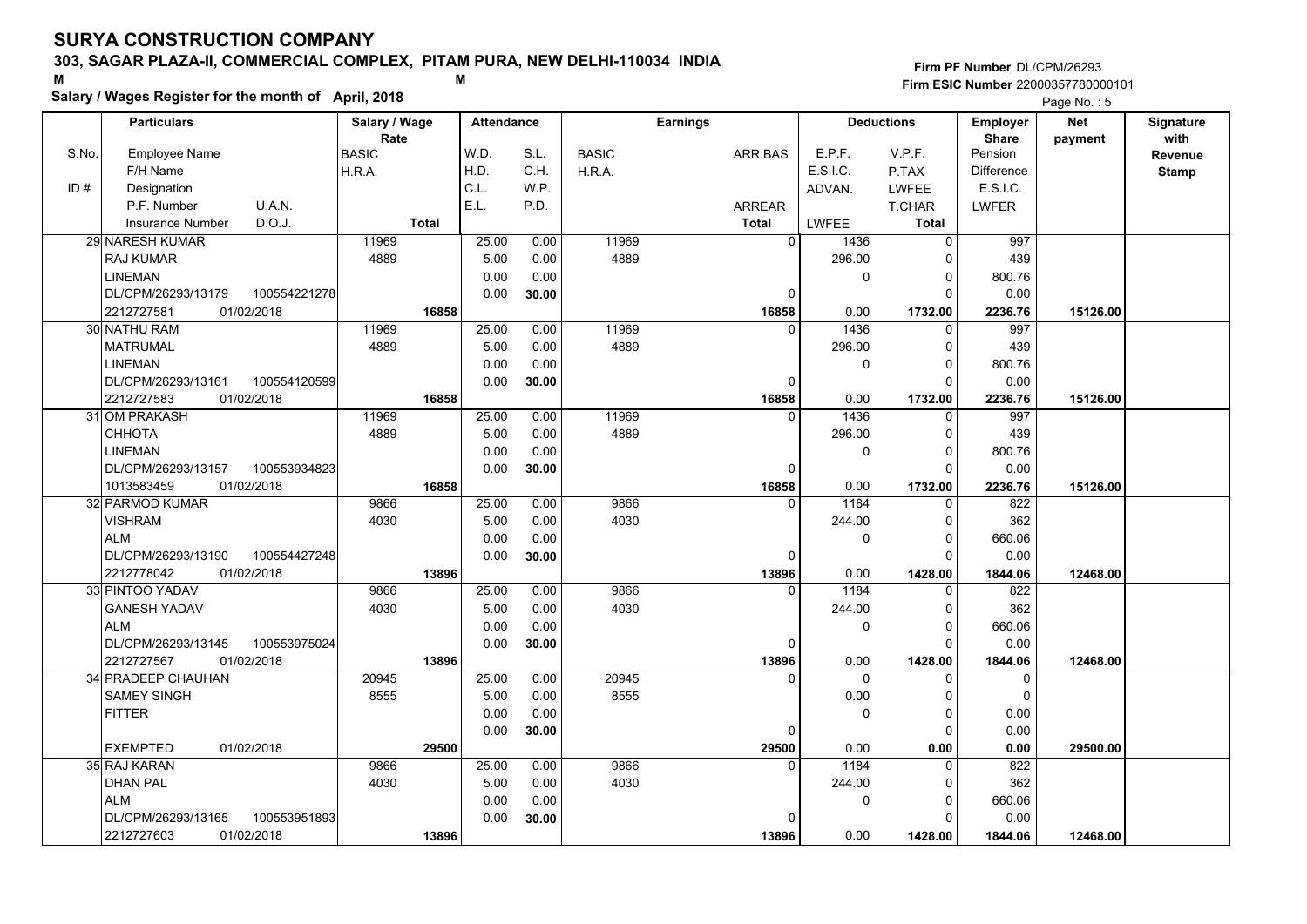### **303, SAGAR PLAZA-II, COMMERCIAL COMPLEX, PITAM PURA, NEW DELHI-110034 INDIA**

**Salary / Wages Register for the month of April, 2018 <sup>M</sup> <sup>M</sup>**

#### **Firm PF Number**DL/CPM/26293**Firm ESIC Number** 22000357780000101

|       | <b>Particulars</b>                 | Salary / Wage        | <b>Attendance</b> |       |              | <b>Earnings</b> |             | <b>Deductions</b> | <b>Employer</b>         | <b>Net</b> | Signature       |
|-------|------------------------------------|----------------------|-------------------|-------|--------------|-----------------|-------------|-------------------|-------------------------|------------|-----------------|
| S.No. | Employee Name                      | Rate<br><b>BASIC</b> | W.D.              | S.L.  | <b>BASIC</b> | ARR.BAS         | E.P.F.      | V.P.F.            | <b>Share</b><br>Pension | payment    | with<br>Revenue |
|       | F/H Name                           | H.R.A.               | H.D.              | C.H.  | H.R.A.       |                 | E.S.I.C.    | P.TAX             | <b>Difference</b>       |            | <b>Stamp</b>    |
| ID#   | Designation                        |                      | C.L.              | W.P.  |              |                 | ADVAN.      | LWFEE             | E.S.I.C.                |            |                 |
|       | U.A.N.<br>P.F. Number              |                      | E.L.              | P.D.  |              | <b>ARREAR</b>   |             | T.CHAR            | <b>LWFER</b>            |            |                 |
|       | D.O.J.<br><b>Insurance Number</b>  | <b>Total</b>         |                   |       |              | <b>Total</b>    | LWFEE       | <b>Total</b>      |                         |            |                 |
|       | 36 RAJ KUMAR                       | 9866                 | 25.00             | 0.00  | 9866         | $\Omega$        | 1184        | $\Omega$          | 822                     |            |                 |
|       | RADHAY SHYAM                       | 4030                 | 5.00              | 0.00  | 4030         |                 | 244.00      |                   | 362                     |            |                 |
|       | <b>ALM</b>                         |                      | 0.00              | 0.00  |              |                 | 0           | 0                 | 660.06                  |            |                 |
|       | DL/CPM/26293/<br>100554216670      |                      | 0.00              | 30.00 |              | 0               |             |                   | 0.00                    |            |                 |
|       | 1013589342<br>01/02/2018           | 13896                |                   |       |              | 13896           | 0.00        | 1428.00           | 1844.06                 | 12468.00   |                 |
|       | 37 RAJ KUMAR YADAV                 | 11969                | 25.00             | 0.00  | 11969        | $\Omega$        | 1436        | $\Omega$          | 997                     |            |                 |
|       | RAMASHANKAR YADAV                  | 4889                 | 5.00              | 0.00  | 4889         |                 | 296.00      | $\Omega$          | 439                     |            |                 |
|       | <b>LINEMAN</b>                     |                      | 0.00              | 0.00  |              |                 | 0           | $\Omega$          | 800.76                  |            |                 |
|       | DL/CPM/26293/13153<br>100554248254 |                      | 0.00              | 30.00 |              | 0               |             | $\Omega$          | 0.00                    |            |                 |
|       | 2212778053<br>01/02/2018           | 16858                |                   |       |              | 16858           | 0.00        | 1732.00           | 2236.76                 | 15126.00   |                 |
|       | 38 RAJ NARAYAN                     | 16858                | 25.00             | 0.00  | 16858        | $\Omega$        | $\Omega$    | $\Omega$          | $\mathbf 0$             |            |                 |
|       | <b>SH KALU</b>                     | $\mathbf 0$          | 5.00              | 0.00  | $\mathbf 0$  |                 | 296.00      | $\Omega$          | $\Omega$                |            |                 |
|       | <b>FOREMAN</b>                     |                      | 0.00              | 0.00  |              |                 | 0           | $\Omega$          | 800.76                  |            |                 |
|       |                                    |                      | 0.00              |       |              | $\Omega$        |             |                   | 0.00                    |            |                 |
|       | 2212727605<br>01/02/2018           | 16858                |                   | 30.00 |              | 16858           | 0.00        | 296.00            | 800.76                  | 16562.00   |                 |
|       | 39 RAJ PAL                         | 11969                | 25.00             | 0.00  | 11969        | $\Omega$        | 1436        |                   | 997                     |            |                 |
|       | <b>KEDARI PAL</b>                  | 4889                 | 5.00              | 0.00  | 4889         |                 | 296.00      | $\Omega$          | 439                     |            |                 |
|       | <b>LINEMAN</b>                     |                      | 0.00              | 0.00  |              |                 | $\mathbf 0$ | $\Omega$          | 800.76                  |            |                 |
|       | DL/CPM/26293/13171<br>100554052022 |                      | 0.00              | 30.00 |              | $\Omega$        |             | $\Omega$          | 0.00                    |            |                 |
|       | 2212778056<br>01/02/2018           | 16858                |                   |       |              | 16858           | 0.00        | 1732.00           | 2236.76                 |            |                 |
|       | 40 RAJBAHADUR YADAV                | 11969                | 25.00             | 0.00  | 11969        | $\Omega$        | 1436        |                   | 997                     | 15126.00   |                 |
|       | SADHNU YADAV                       | 4889                 | 5.00              | 0.00  | 4889         |                 | 296.00      |                   | 439                     |            |                 |
|       | <b>LINEMAN</b>                     |                      | 0.00              | 0.00  |              |                 | $\pmb{0}$   | $\Omega$          | 800.76                  |            |                 |
|       | 100554292425<br>DL/CPM/26293/13191 |                      | 0.00              | 30.00 |              | 0               |             | $\Omega$          | 0.00                    |            |                 |
|       | 2213844031<br>01/02/0218           | 16858                |                   |       |              | 16858           | 0.00        | 1732.00           | 2236.76                 | 15126.00   |                 |
|       | 41 RAJEEV                          | 11969                | 18.00             | 0.00  | 8777         | $\Omega$        | 1053        | $\Omega$          | 731                     |            |                 |
|       | GAJRAJ                             | 4889                 | 3.00              | 0.00  | 3585         |                 | 217.00      | $\Omega$          | 322                     |            |                 |
|       | <b>LINEMAN</b>                     |                      | 1.00              | 8.00  |              |                 | $\pmb{0}$   | $\Omega$          | 587.20                  |            |                 |
|       | DL/CPM/26293/13205<br>100906798262 |                      | 0.00              | 22.00 |              | 0               |             | ∩                 | 0.00                    |            |                 |
|       | 1114862534<br>01/02/2018           | 16858                |                   |       |              | 12362           | 0.00        | 1270.00           | 1640.20                 | 11092.00   |                 |
|       | 42 RAJESH KUMAR                    | 11969                | 25.00             | 0.00  | 11969        | $\Omega$        | 1436        | $\Omega$          | 997                     |            |                 |
|       | <b>KHEEM SINGH</b>                 | 4889                 | 5.00              | 0.00  | 4889         |                 | 296.00      | 0                 | 439                     |            |                 |
|       | <b>LINEMAN</b>                     |                      | 0.00              | 0.00  |              |                 | 0           | $\Omega$          |                         |            |                 |
|       | DL/CPM/26293/13208<br>101050986614 |                      | 0.00              | 30.00 |              |                 |             | n                 | 800.76<br>0.00          |            |                 |
|       | 01/02/2018                         |                      |                   |       |              |                 | 0.00        |                   |                         |            |                 |
|       | 1012966530                         | 16858                |                   |       |              | 16858           |             | 1732.00           | 2236.76                 | 15126.00   |                 |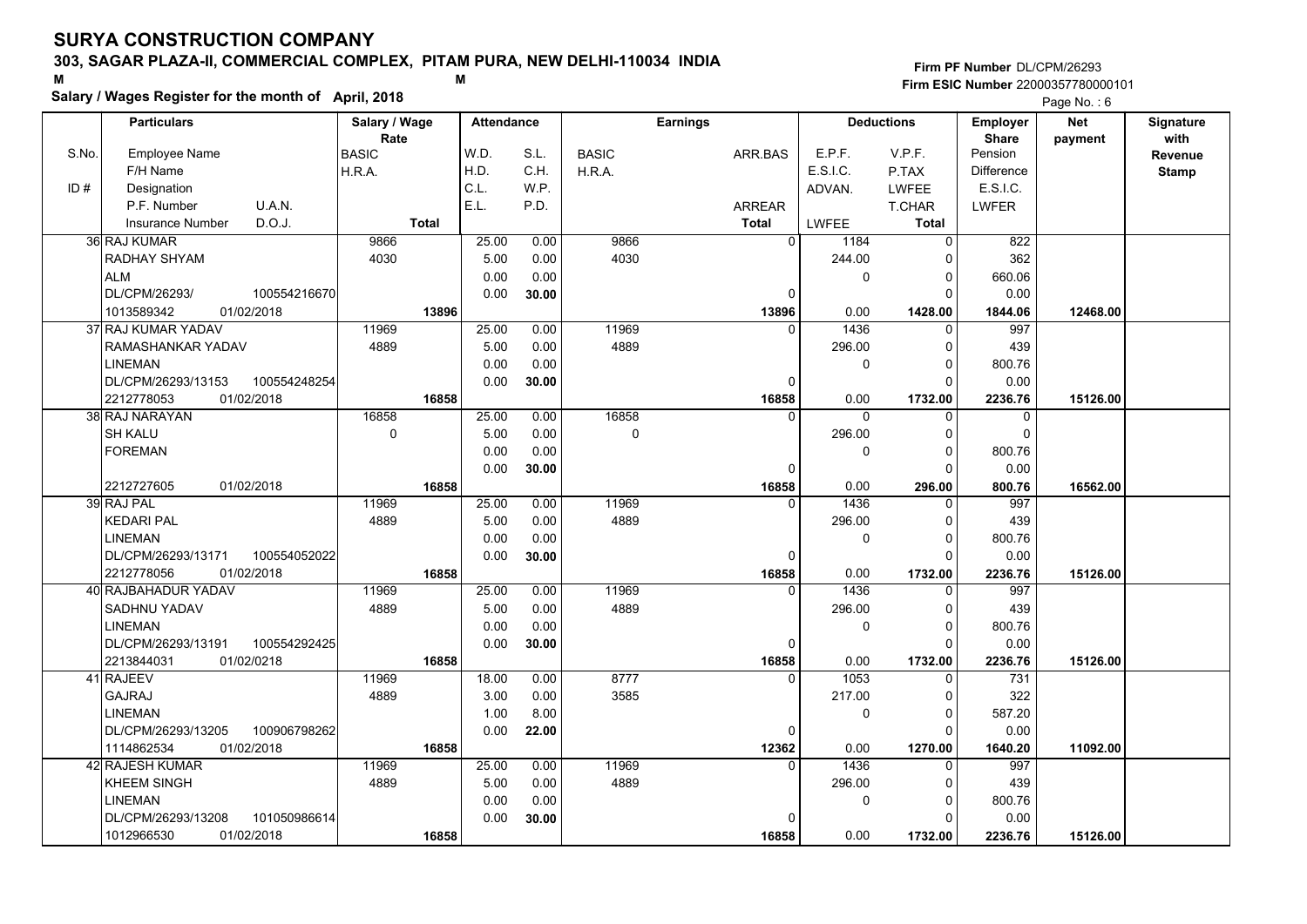### **303, SAGAR PLAZA-II, COMMERCIAL COMPLEX, PITAM PURA, NEW DELHI-110034 INDIA**

**Salary / Wages Register for the month of April, 2018 <sup>M</sup> <sup>M</sup>**

#### **Firm PF Number**DL/CPM/26293**Firm ESIC Number** 22000357780000101

|       | <b>Particulars</b>                 | Salary / Wage | <b>Attendance</b> |       |              | <b>Earnings</b> |              | <b>Deductions</b> | <b>Employer</b>   | Net      | Signature    |
|-------|------------------------------------|---------------|-------------------|-------|--------------|-----------------|--------------|-------------------|-------------------|----------|--------------|
|       |                                    | Rate          |                   |       |              |                 |              |                   | <b>Share</b>      | payment  | with         |
| S.No. | <b>Employee Name</b>               | <b>BASIC</b>  | W.D.              | S.L.  | <b>BASIC</b> | ARR.BAS         | E.P.F.       | V.P.F.            | Pension           |          | Revenue      |
|       | F/H Name                           | H.R.A.        | H.D.              | C.H.  | H.R.A.       |                 | E.S.I.C.     | P.TAX             | <b>Difference</b> |          | <b>Stamp</b> |
| ID#   | Designation                        |               | C.L.              | W.P.  |              |                 | ADVAN.       | <b>LWFEE</b>      | E.S.I.C.          |          |              |
|       | P.F. Number<br>U.A.N.              |               | E.L.              | P.D.  |              | <b>ARREAR</b>   |              | T.CHAR            | <b>LWFER</b>      |          |              |
|       | D.O.J.<br><b>Insurance Number</b>  | <b>Total</b>  |                   |       |              | <b>Total</b>    | LWFEE        | <b>Total</b>      |                   |          |              |
|       | 43 RAJINDER PAL                    | 9866          | 25.00             | 0.00  | 9866         | $\Omega$        | 1184         | $\Omega$          | 822               |          |              |
|       | <b>SHIV RAM PAL</b>                | 4030          | 5.00              | 0.00  | 4030         |                 | 244.00       | 0                 | 362               |          |              |
|       | <b>ALM</b>                         |               | 0.00              | 0.00  |              |                 | 0            | $\Omega$          | 660.06            |          |              |
|       | 100554340859<br>DL/CPM/26293/13164 |               | 0.00              | 30.00 |              | 0               |              | $\Omega$          | 0.00              |          |              |
|       | 01/02/2018<br>2204125581           | 13896         |                   |       |              | 13896           | 0.00         | 1428.00           | 1844.06           | 12468.00 |              |
|       | 44 RAJVEER SHARMA                  | 11969         | 25.00             | 0.00  | 11969        | $\Omega$        | 1436         | $\Omega$          | 997               |          |              |
|       | MAM CHAND SHARMA                   | 4889          | 5.00              | 0.00  | 4889         |                 | 296.00       | $\Omega$          | 439               |          |              |
|       | <b>LINEMAN</b>                     |               | 0.00              | 0.00  |              |                 | $\mathbf 0$  | $\Omega$          | 800.76            |          |              |
|       | DL/CPM/26293/13147<br>100554108711 |               | 0.00              | 30.00 |              | $\Omega$        |              | $\Omega$          | 0.00              |          |              |
|       | 2212727607<br>01/02/2018           | 16858         |                   |       |              | 16858           | 0.00         | 1732.00           | 2236.76           | 15126.00 |              |
|       | 45 RAKESH SAROHA                   | 11969         | 25.00             | 0.00  | 11969        | $\Omega$        | 1436         | $\Omega$          | 997               |          |              |
|       | <b>RAJAN SINGH</b>                 | 4889          | 5.00              | 0.00  | 4889         |                 | 296.00       | 0                 | 439               |          |              |
|       | <b>LINEMAN</b>                     |               | 0.00              | 0.00  |              |                 | 0            | $\Omega$          | 800.76            |          |              |
|       | DL/CPM/26293/13189<br>100554223753 |               | 0.00              | 30.00 |              | $\Omega$        |              | $\Omega$          | 0.00              |          |              |
|       | 2212727608<br>01/02/2018           | 16858         |                   |       |              | 16858           | 0.00         | 1732.00           | 2236.76           | 15126.00 |              |
|       | 46 RAM KHILAWAN                    | 9866          | 25.00             | 0.00  | 9866         | $\Omega$        | 1184         | 0                 | 822               |          |              |
|       | <b>MUNNU</b>                       | 4030          | 5.00              | 0.00  | 4030         |                 | 244.00       | $\Omega$          | 362               |          |              |
|       | <b>ALM</b>                         |               | 0.00              | 0.00  |              |                 | $\Omega$     | $\Omega$          | 660.06            |          |              |
|       | DL/CPM/26293/13136<br>100554141560 |               | 0.00              | 30.00 |              | 0               |              | $\Omega$          | 0.00              |          |              |
|       | 2212727613<br>01/02/2018           | 13896         |                   |       |              | 13896           | 0.00         | 1428.00           | 1844.06           | 12468.00 |              |
|       | 47 RAM NARESH                      | 11969         | 25.00             | 0.00  | 11969        | $\Omega$        | 1436         | $\Omega$          | 997               |          |              |
|       | <b>BRIJNATH</b>                    | 4889          | 5.00              | 0.00  | 4889         |                 | 296.00       | $\Omega$          | 439               |          |              |
|       | <b>LINEMAN</b>                     |               | 0.00              | 0.00  |              |                 | $\Omega$     | 0                 | 800.76            |          |              |
|       | DL/CPM/26293/13184<br>100553920604 |               | 0.00              | 30.00 |              | 0               |              | $\Omega$          | 0.00              |          |              |
|       | 2212804016<br>01/02/2018           | 16858         |                   |       |              | 16858           | 0.00         | 1732.00           | 2236.76           | 15126.00 |              |
|       | 48 RAM SAGAR                       | 16858         | 25.00             | 0.00  | 16858        | $\Omega$        | $\mathbf{0}$ | 0                 | $\mathbf 0$       |          |              |
|       | <b>SH.SARDAR PAL</b>               | 0             | 5.00              | 0.00  | $\mathbf 0$  |                 | 296.00       | 0                 | $\mathbf 0$       |          |              |
|       | <b>FOREMAN</b>                     |               | 0.00              | 0.00  |              |                 | $\mathbf 0$  | $\Omega$          | 800.76            |          |              |
|       |                                    |               | 0.00              | 30.00 |              | $\Omega$        |              | $\Omega$          | 0.00              |          |              |
|       | 01/02/2018<br>2212727615           | 16858         |                   |       |              | 16858           | 0.00         | 296.00            | 800.76            | 16562.00 |              |
|       | 49 RAM SAROOP                      | 11969         | 25.00             | 0.00  | 11969        | $\Omega$        | 1436         | $\Omega$          | 997               |          |              |
|       | <b>BALI PRASAD YADAV</b>           | 4889          | 5.00              | 0.00  | 4889         |                 | 296.00       | $\Omega$          | 439               |          |              |
|       | <b>LINEMAN</b>                     |               | 0.00              | 0.00  |              |                 | 0            | 0                 | 800.76            |          |              |
|       | DL/CPM/26293/13167<br>100553893957 |               | 0.00              | 30.00 |              | $\Omega$        |              | $\Omega$          | 0.00              |          |              |
|       | 2212727616<br>01/02/2018           | 16858         |                   |       |              | 16858           | 0.00         | 1732.00           | 2236.76           | 15126.00 |              |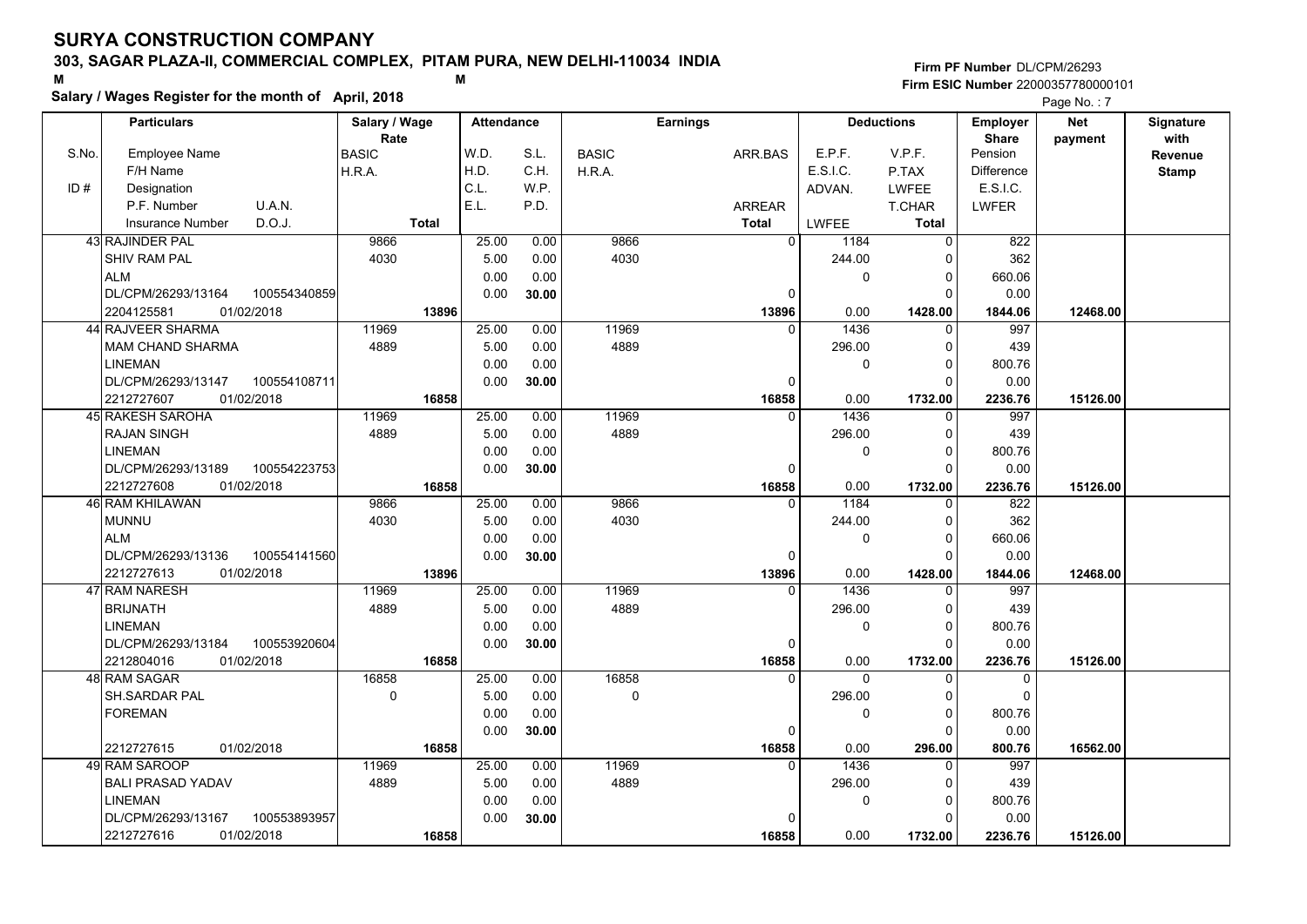### **303, SAGAR PLAZA-II, COMMERCIAL COMPLEX, PITAM PURA, NEW DELHI-110034 INDIA**

**Salary / Wages Register for the month of April, 2018 <sup>M</sup> <sup>M</sup>**

#### **Firm PF Number**DL/CPM/26293**Firm ESIC Number** 22000357780000101

|       | <b>Particulars</b>                 | Salary / Wage        | <b>Attendance</b> |       |              | <b>Earnings</b> |          | <b>Deductions</b> | <b>Employer</b>         | <b>Net</b> | Signature       |
|-------|------------------------------------|----------------------|-------------------|-------|--------------|-----------------|----------|-------------------|-------------------------|------------|-----------------|
| S.No. | Employee Name                      | Rate<br><b>BASIC</b> | W.D.              | S.L.  | <b>BASIC</b> | ARR.BAS         | E.P.F.   | V.P.F.            | <b>Share</b><br>Pension | payment    | with<br>Revenue |
|       | F/H Name                           | H.R.A.               | H.D.              | C.H.  | H.R.A.       |                 | E.S.I.C. | P.TAX             | <b>Difference</b>       |            | <b>Stamp</b>    |
| ID#   | Designation                        |                      | C.L.              | W.P.  |              |                 | ADVAN.   | LWFEE             | E.S.I.C.                |            |                 |
|       | U.A.N.<br>P.F. Number              |                      | E.L.              | P.D.  |              | <b>ARREAR</b>   |          | T.CHAR            | <b>LWFER</b>            |            |                 |
|       | D.O.J.<br><b>Insurance Number</b>  | <b>Total</b>         |                   |       |              | <b>Total</b>    | LWFEE    | <b>Total</b>      |                         |            |                 |
|       | 50 RAM SUMER                       | 9866                 | 25.00             | 0.00  | 9866         | $\mathbf 0$     | 1184     | $\Omega$          | 822                     |            |                 |
|       | RAJA RAM                           | 4030                 | 5.00              | 0.00  | 4030         |                 | 244.00   | ŋ                 | 362                     |            |                 |
|       | <b>ALM</b>                         |                      | 0.00              | 0.00  |              |                 | 0        | $\Omega$          | 660.06                  |            |                 |
|       | DL/CPM/26293/13137<br>100865883189 |                      | 0.00              | 30.00 |              | $\Omega$        |          |                   | 0.00                    |            |                 |
|       | 2212727618<br>01/02/2018           | 13896                |                   |       |              | 13896           | 0.00     | 1428.00           | 1844.06                 | 12468.00   |                 |
|       | 51 RAM SURAT YADAV                 | 11969                | 24.00             | 0.00  | 11969        | $\Omega$        | 1436     | $\Omega$          | 997                     |            |                 |
|       | DHAN YADAV                         | 4889                 | 5.00              | 0.00  | 4889         |                 | 296.00   | $\Omega$          | 439                     |            |                 |
|       | <b>LINEMAN</b>                     |                      | 0.00              | 0.00  |              |                 | 0        | $\Omega$          | 800.76                  |            |                 |
|       | DL/CPM/26293/13177<br>100553951957 |                      | 1.00              | 30.00 |              | $\Omega$        |          | $\Omega$          | 0.00                    |            |                 |
|       | 2213229064<br>01/02/2018           | 16858                |                   |       |              | 16858           | 0.00     | 1732.00           | 2236.76                 | 15126.00   |                 |
|       | 52 RAMESH YADAV                    | 11969                | 25.00             | 0.00  | 11969        | $\Omega$        | 1436     | $\Omega$          | 997                     |            |                 |
|       | <b>ORI YADAV</b>                   | 4889                 | 5.00              | 0.00  | 4889         |                 | 296.00   | $\Omega$          | 439                     |            |                 |
|       | <b>LINEMAN</b>                     |                      | 0.00              | 0.00  |              |                 | 0        | $\Omega$          | 800.76                  |            |                 |
|       | DL/CPM/26293/<br>100554181326      |                      | 0.00              | 30.00 |              | $\Omega$        |          | $\Omega$          | 0.00                    |            |                 |
|       | 2212727612<br>01/02/2018           | 16858                |                   |       |              | 16858           | 0.00     | 1732.00           | 2236.76                 | 15126.00   |                 |
|       | 53 RAMU CHAUHAN                    | 9866                 | 25.00             | 0.00  | 9866         | $\Omega$        | 1184     |                   | 822                     |            |                 |
|       | <b>MAHKU CHUHAN</b>                | 4030                 | 5.00              | 0.00  | 4030         |                 | 244.00   | $\Omega$          | 362                     |            |                 |
|       | <b>ALM</b>                         |                      | 0.00              | 0.00  |              |                 | 0        | 0                 | 660.06                  |            |                 |
|       | 100554105713<br>DL/CPM/26293/13173 |                      | 0.00              | 30.00 |              | 0               |          | ∩                 | 0.00                    |            |                 |
|       | 2212778067<br>01/02/2018           | 13896                |                   |       |              | 13896           | 0.00     | 1428.00           | 1844.06                 | 12468.00   |                 |
|       | 54 RANJEET                         | 11969                | 25.00             | 0.00  | 11969        | $\Omega$        | 1436     |                   | 997                     |            |                 |
|       | <b>MAHADEV PASWAN</b>              | 4889                 | 5.00              | 0.00  | 4889         |                 | 296.00   | $\Omega$          | 439                     |            |                 |
|       | <b>LINEMAN</b>                     |                      | 0.00              | 0.00  |              |                 | 0        | 0                 | 800.76                  |            |                 |
|       | 100554100132<br>DL/CPM/26293/13158 |                      | 0.00              | 30.00 |              | 0               |          | $\Omega$          | 0.00                    |            |                 |
|       | 01/02/2018<br>2012894467           | 16858                |                   |       |              | 16858           | 0.00     | 1732.00           | 2236.76                 | 15126.00   |                 |
|       | 55 RANJEET KUMAR                   | 16858                | 25.00             | 0.00  | 16858        | $\Omega$        | $\Omega$ | $\Omega$          | 0                       |            |                 |
|       | <b>BASU DEV</b>                    | 0                    | 5.00              | 0.00  | $\Omega$     |                 | 296.00   | $\Omega$          | $\mathbf 0$             |            |                 |
|       | <b>LINEMAN</b>                     |                      | 0.00              | 0.00  |              |                 | 0        | $\Omega$          | 800.76                  |            |                 |
|       |                                    |                      | 0.00              | 30.00 |              | 0               |          |                   | 0.00                    |            |                 |
|       | 2212727619<br>01/02/2018           | 16858                |                   |       |              | 16858           | 0.00     | 296.00            | 800.76                  | 16562.00   |                 |
|       | 56 RAVINDER PAL                    | 11969                | 25.00             | 0.00  | 11969        | $\Omega$        | 1436     | O                 | 997                     |            |                 |
|       | <b>SARDAR PAL</b>                  | 4889                 | 5.00              | 0.00  | 4889         |                 | 296.00   | 0                 | 439                     |            |                 |
|       | <b>LINEMAN</b>                     |                      | 0.00              | 0.00  |              |                 | 0        | $\Omega$          | 800.76                  |            |                 |
|       | DL/CPM/26293/13148<br>100554305033 |                      | 0.00              | 30.00 |              |                 |          | ∩                 | 0.00                    |            |                 |
|       | 2212727621<br>01/02/2018           | 16858                |                   |       |              | 16858           | 0.00     | 1732.00           | 2236.76                 | 15126.00   |                 |
|       |                                    |                      |                   |       |              |                 |          |                   |                         |            |                 |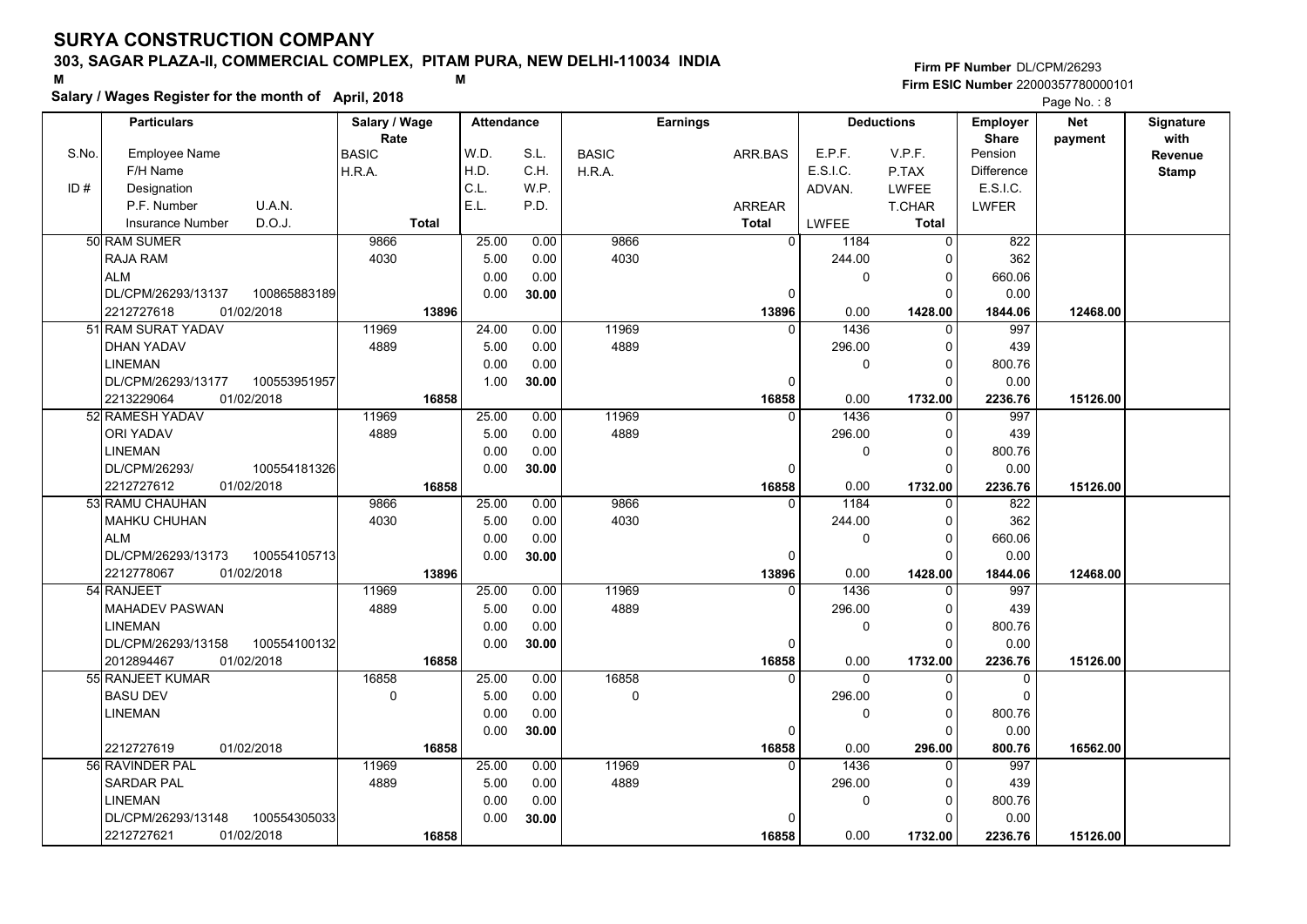### **303, SAGAR PLAZA-II, COMMERCIAL COMPLEX, PITAM PURA, NEW DELHI-110034 INDIA**

**Salary / Wages Register for the month of April, 2018 <sup>M</sup> <sup>M</sup>**

**Firm PF Number**DL/CPM/26293**Firm ESIC Number** 22000357780000101

|       | <b>Particulars</b>                 | Salary / Wage        | <b>Attendance</b> |       |              | <b>Earnings</b> |          | <b>Deductions</b> | Employer                | <b>Net</b> | Signature       |
|-------|------------------------------------|----------------------|-------------------|-------|--------------|-----------------|----------|-------------------|-------------------------|------------|-----------------|
| S.No. | <b>Employee Name</b>               | Rate<br><b>BASIC</b> | W.D.              | S.L.  | <b>BASIC</b> | ARR.BAS         | E.P.F.   | V.P.F.            | <b>Share</b><br>Pension | payment    | with<br>Revenue |
|       | F/H Name                           | H.R.A.               | H.D.              | C.H.  | H.R.A.       |                 | E.S.I.C. | P.TAX             | <b>Difference</b>       |            | <b>Stamp</b>    |
| ID#   | Designation                        |                      | C.L.              | W.P.  |              |                 | ADVAN.   | <b>LWFEE</b>      | E.S.I.C.                |            |                 |
|       | U.A.N.<br>P.F. Number              |                      | E.L.              | P.D.  |              | <b>ARREAR</b>   |          | <b>T.CHAR</b>     | <b>LWFER</b>            |            |                 |
|       | D.O.J.<br>Insurance Number         | <b>Total</b>         |                   |       |              | <b>Total</b>    | LWFEE    | <b>Total</b>      |                         |            |                 |
|       | 57 SACHIN KUMAR SHARMA             | 17040                | 25.00             | 0.00  | 17040        | $\Omega$        | 0        | $\mathbf 0$       | $\mathbf 0$             |            |                 |
|       | <b>SH.NARESH SHARMA</b>            | 6960                 | 5.00              | 0.00  | 6960         |                 | 0.00     | $\Omega$          | $\mathbf 0$             |            |                 |
|       | <b>SUPERVISOR</b>                  |                      | 0.00              | 0.00  |              |                 | 0        | 0                 | 0.00                    |            |                 |
|       |                                    |                      | 0.00              | 30.00 |              | 0               |          | $\Omega$          | 0.00                    |            |                 |
|       | <b>EXEMPTED</b><br>$\frac{1}{2}$   | 24000                |                   |       |              | 24000           | 0.00     | 0.00              | 0.00                    | 24000.00   |                 |
|       | 58 SACHIN RUHELA                   | 9866                 | 25.00             | 0.00  | 9866         | $\Omega$        | 1184     | 0                 | 822                     |            |                 |
|       | LAXMAN SINGH RUHELA                | 4030                 | 5.00              | 0.00  | 4030         |                 | 244.00   | 0                 | 362                     |            |                 |
|       | <b>ALM</b>                         |                      | 0.00              | 0.00  |              |                 | 0        | $\mathbf 0$       | 660.06                  |            |                 |
|       | DL/CPM/26293/13143<br>100554085865 |                      | 0.00              | 30.00 |              | $\Omega$        |          | $\Omega$          | 0.00                    |            |                 |
|       | 01/02/2018<br>2212778081           | 13896                |                   |       |              | 13896           | 0.00     | 1428.00           | 1844.06                 | 12468.00   |                 |
|       | 59 SANDEEP KUMAR                   | 9866                 | 25.00             | 0.00  | 9866         | $\Omega$        | 1184     | $\mathbf 0$       | 822                     |            |                 |
|       | ROHTASH SINGH                      | 4030                 | 5.00              | 0.00  | 4030         |                 | 244.00   | 0                 | 362                     |            |                 |
|       | <b>ALM</b>                         |                      | 0.00              | 0.00  |              |                 | 0        | $\mathbf 0$       | 660.06                  |            |                 |
|       | DL/CPM/26293/13215<br>100554284008 |                      | 0.00              | 30.00 |              | O               |          | $\Omega$          | 0.00                    |            |                 |
|       | 1013583465<br>01/02/2018           | 13896                |                   |       |              | 13896           | 0.00     | 1428.00           | 1844.06                 | 12468.00   |                 |
|       | 60 SANJAY                          | 9866                 | 25.00             | 0.00  | 9866         |                 | 1184     | 0                 | 822                     |            |                 |
|       | <b>BISHAMBER SINGH</b>             | 4030                 | 5.00              | 0.00  | 4030         |                 | 244.00   | $\mathbf 0$       | 362                     |            |                 |
|       | <b>ALM</b>                         |                      | 0.00              | 0.00  |              |                 | 0        | $\mathbf 0$       | 660.06                  |            |                 |
|       | 101024970257<br>DL/CPM/26293/13207 |                      | 0.00              | 30.00 |              | O               |          | $\Omega$          | 0.00                    |            |                 |
|       | 1013583422<br>01/02/2018           | 13896                |                   |       |              | 13896           | 0.00     | 1428.00           | 1844.06                 | 12468.00   |                 |
|       | 61 SARVAN PAL                      | 9866                 | 25.00             | 0.00  | 9866         | $\Omega$        | 1184     | $\Omega$          | 822                     |            |                 |
|       | <b>RAM SAGAR</b>                   | 4030                 | 5.00              | 0.00  | 4030         |                 | 244.00   | 0                 | 362                     |            |                 |
|       | <b>ALM</b>                         |                      | 0.00              | 0.00  |              |                 | 0        | $\mathbf 0$       | 660.06                  |            |                 |
|       | DL/CPM/26293/13203<br>100879959745 |                      | 0.00              | 30.00 |              | $\Omega$        |          | $\mathbf 0$       | 0.00                    |            |                 |
|       | 01/02/2018<br>1013585115           | 13896                |                   |       |              | 13896           | 0.00     | 1428.00           | 1844.06                 | 12468.00   |                 |
|       | 62 SATPAL RANGEELA                 | 11969                | 25.00             | 0.00  | 11969        | $\Omega$        | 1436     | $\mathbf 0$       | 997                     |            |                 |
|       | OMI                                | 4889                 | 5.00              | 0.00  | 4889         |                 | 296.00   | 0                 | 439                     |            |                 |
|       | <b>LINEMAN</b>                     |                      | 0.00              | 0.00  |              |                 | 0        | $\mathbf 0$       | 800.76                  |            |                 |
|       | DL/CPM/26293/13182<br>100865016247 |                      | 0.00              | 30.00 |              | 0               |          | $\Omega$          | 0.00                    |            |                 |
|       | 2212778090<br>01/02/2018           | 16858                |                   |       |              | 16858           | 0.00     | 1732.00           | 2236.76                 | 15126.00   |                 |
|       | 63 SATYA NARAYAN                   | 9866                 | 25.00             | 0.00  | 9866         | $\Omega$        | 1184     | $\Omega$          | 822                     |            |                 |
|       | <b>DEVTADIN</b>                    | 4030                 | 5.00              | 0.00  | 4030         |                 | 244.00   | 0                 | 362                     |            |                 |
|       | <b>ALM</b>                         |                      | 0.00              | 0.00  |              |                 | 0        | $\mathbf 0$       | 660.06                  |            |                 |
|       | DL/CPM/26293/13138<br>100553951612 |                      | 0.00              | 30.00 |              | n               |          | $\Omega$          | 0.00                    |            |                 |
|       | 2212727623<br>01/02/2018           | 13896                |                   |       |              | 13896           | 0.00     | 1428.00           | 1844.06                 | 12468.00   |                 |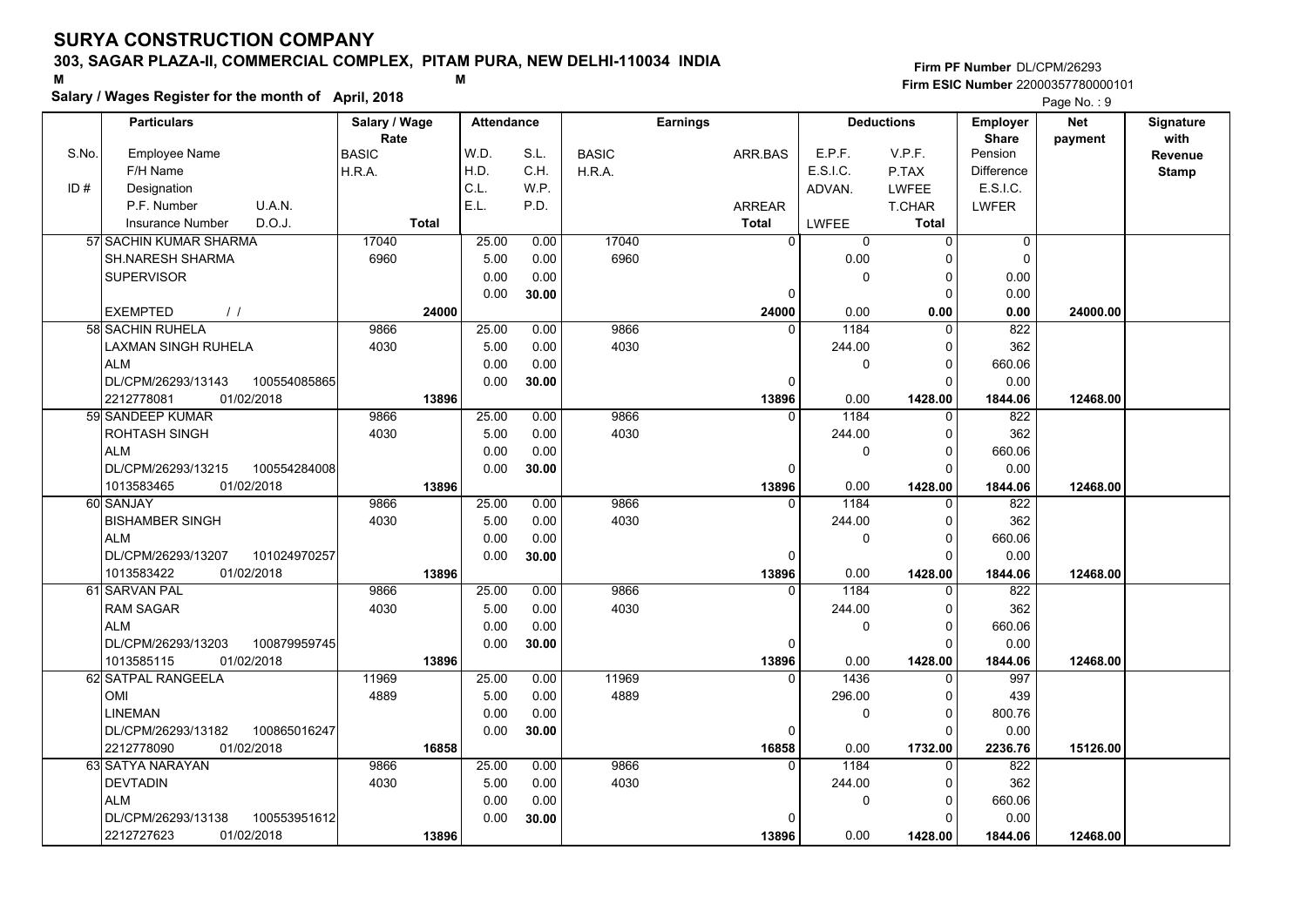### **303, SAGAR PLAZA-II, COMMERCIAL COMPLEX, PITAM PURA, NEW DELHI-110034 INDIA**

**Salary / Wages Register for the month of April, 2018 <sup>M</sup> <sup>M</sup>**

#### **Firm PF Number**DL/CPM/26293**Firm ESIC Number** 22000357780000101

|       | <b>Particulars</b>                 | Salary / Wage<br>Rate | <b>Attendance</b> |       |              | <b>Earnings</b> |              | <b>Deductions</b> | Employer<br><b>Share</b> | <b>Net</b> | Signature<br>with |
|-------|------------------------------------|-----------------------|-------------------|-------|--------------|-----------------|--------------|-------------------|--------------------------|------------|-------------------|
| S.No. | Employee Name                      | <b>BASIC</b>          | W.D.              | S.L.  | <b>BASIC</b> | ARR BAS         | E.P.F.       | V.P.F.            | Pension                  | payment    | <b>Revenue</b>    |
|       | F/H Name                           | H.R.A.                | H.D.              | C.H.  | H.R.A.       |                 | E.S.I.C.     | P.TAX             | <b>Difference</b>        |            | <b>Stamp</b>      |
| ID#   | Designation                        |                       | C.L.              | W.P.  |              |                 | ADVAN.       | <b>LWFEE</b>      | E.S.I.C.                 |            |                   |
|       | U.A.N.<br>P.F. Number              |                       | E.L.              | P.D.  |              | <b>ARREAR</b>   |              | T.CHAR            | <b>LWFER</b>             |            |                   |
|       | D.O.J.<br>Insurance Number         | <b>Total</b>          |                   |       |              | Total           | LWFEE        | Total             |                          |            |                   |
|       | 64 SHIV KUMAR                      | 11969                 | 25.00             | 0.00  | 11969        | $\Omega$        | 1436         | $\mathsf 0$       | 997                      |            |                   |
|       | <b>LAXMAN PRASAD</b>               | 4889                  | 5.00              | 0.00  | 4889         |                 | 296.00       | 0                 | 439                      |            |                   |
|       | <b>LINEMAN</b>                     |                       | 0.00              | 0.00  |              |                 | $\mathbf 0$  | $\mathbf 0$       | 800.76                   |            |                   |
|       | DL/CPM/26293/13166<br>100554085590 |                       | 0.00              | 30.00 |              | 0               |              | $\Omega$          | 0.00                     |            |                   |
|       | 2212727626<br>01/02/2018           | 16858                 |                   |       |              | 16858           | 0.00         | 1732.00           | 2236.76                  | 15126.00   |                   |
|       | 65 SHIV NARAYAN                    | 11969                 | 25.00             | 0.00  | 11969        | <sup>0</sup>    | 1436         | 0                 | 997                      |            |                   |
|       | KALLU                              | 4889                  | 5.00              | 0.00  | 4889         |                 | 296.00       | $\mathbf 0$       | 439                      |            |                   |
|       | <b>LINEMAN</b>                     |                       | 0.00              | 0.00  |              |                 | 0            | $\mathbf 0$       | 800.76                   |            |                   |
|       | DL/CPM/26293/13139<br>100554040850 |                       | 0.00              | 30.00 |              | 0               |              | $\mathbf 0$       | 0.00                     |            |                   |
|       | 01/02/2018<br>2212727628           | 16858                 |                   |       |              | 16858           | 0.00         | 1732.00           | 2236.76                  | 15126.00   |                   |
|       | 66 SHREE CHAND                     | 9866                  | 25.00             | 0.00  | 9866         | $\Omega$        | 1184         | $\mathbf 0$       | 822                      |            |                   |
|       | <b>HARGYAN SINGH</b>               | 4030                  | 5.00              | 0.00  | 4030         |                 | 244.00       | $\mathbf 0$       | 362                      |            |                   |
|       | <b>ALM</b>                         |                       | 0.00              | 0.00  |              |                 | $\mathbf{0}$ | $\mathbf 0$       | 660.06                   |            |                   |
|       | DL/CPM/26293/13168<br>100553999510 |                       | 0.00              | 30.00 |              | 0               |              | $\Omega$          | 0.00                     |            |                   |
|       | 2212727630<br>01/02/2018           | 13896                 |                   |       |              | 13896           | 0.00         | 1428.00           | 1844.06                  | 12468.00   |                   |
|       | 67 SHRIDHAR                        | 16858                 | 25.00             | 0.00  | 16858        | $\Omega$        | $\Omega$     | 0                 | 0                        |            |                   |
|       | SH GANESH YADAV                    | $\mathbf 0$           | 5.00              | 0.00  | $\mathbf 0$  |                 | 296.00       | $\mathbf 0$       | 0                        |            |                   |
|       | <b>FOREMAN</b>                     |                       | 0.00              | 0.00  |              |                 | $\Omega$     | $\pmb{0}$         | 800.76                   |            |                   |
|       |                                    |                       | 0.00              | 30.00 |              | $\Omega$        |              | $\Omega$          | 0.00                     |            |                   |
|       | 2212727631<br>01/02/2018           | 16858                 |                   |       |              | 16858           | 0.00         | 296.00            | 800.76                   | 16562.00   |                   |
|       | 68 SHYAM LAL                       | 11969                 | 25.00             | 0.00  | 11969        | U               | 1436         | $\Omega$          | 997                      |            |                   |
|       | <b>CHANDER BHAN</b>                | 4889                  | 5.00              | 0.00  | 4889         |                 | 296.00       | 0                 | 439                      |            |                   |
|       | <b>LINEMAN</b>                     |                       | 0.00              | 0.00  |              |                 | $\mathbf 0$  | $\mathbf 0$       | 800.76                   |            |                   |
|       | DL/CPM/26293/13155<br>100553926068 |                       | 0.00              | 30.00 |              | 0               |              | $\mathbf 0$       | 0.00                     |            |                   |
|       | 01/02/2018<br>2212731715           | 16858                 |                   |       |              | 16858           | 0.00         | 1732.00           | 2236.76                  | 15126.00   |                   |
|       | 69 SIVASANKAR                      | 9866                  | 25.00             | 0.00  | 9866         | $\Omega$        | 1184         | 0                 | 822                      |            |                   |
|       | <b>DEVTA DEEN</b>                  | 4030                  | 5.00              | 0.00  | 4030         |                 | 244.00       | 0                 | 362                      |            |                   |
|       | <b>ALM</b>                         |                       | 0.00              | 0.00  |              |                 | $\mathbf 0$  | $\mathbf 0$       | 660.06                   |            |                   |
|       | 100553951599<br>DL/CPM/26293/13195 |                       | 0.00              | 30.00 |              | $\Omega$        |              | $\Omega$          | 0.00                     |            |                   |
|       | 2214020859<br>01/02/2018           | 13896                 |                   |       |              | 13896           | 0.00         | 1428.00           | 1844.06                  | 12468.00   |                   |
|       | 70 SOMPAL SINGH                    | 9866                  | 25.00             | 0.00  | 9866         | $\Omega$        | 1184         | $\Omega$          | 822                      |            |                   |
|       | <b>TOTA RAM</b>                    | 4030                  | 5.00              | 0.00  | 4030         |                 | 244.00       | 0                 | 362                      |            |                   |
|       | <b>ALM</b>                         |                       | 0.00              | 0.00  |              |                 | $\mathbf{0}$ | $\mathbf 0$       | 660.06                   |            |                   |
|       | DL/CPM/26293/13180<br>100554397744 |                       | 0.00              | 30.00 |              | 0               |              | $\Omega$          | 0.00                     |            |                   |
|       | 2212727633<br>01/02/2018           | 13896                 |                   |       |              | 13896           | 0.00         | 1428.00           | 1844.06                  | 12468.00   |                   |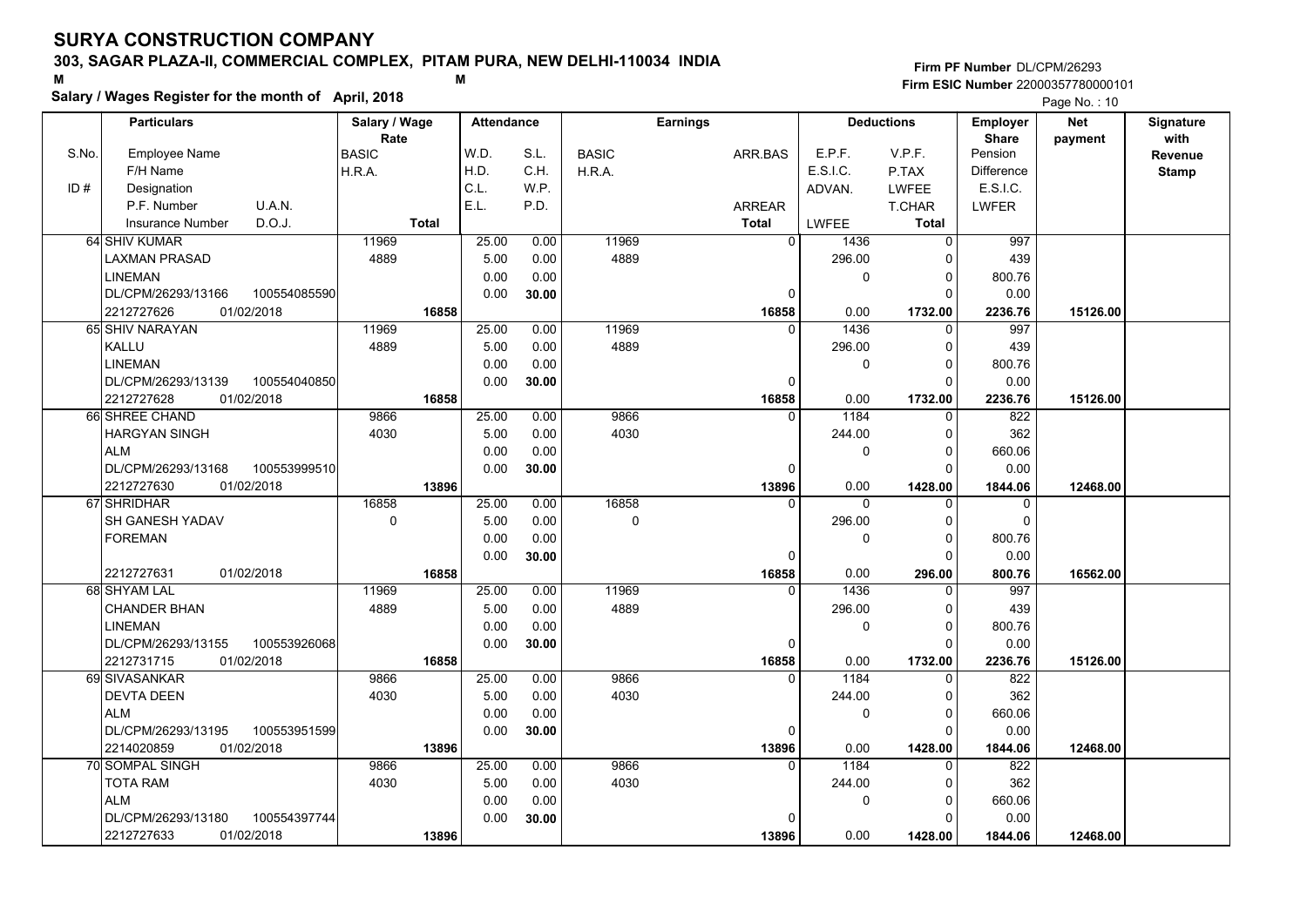### **303, SAGAR PLAZA-II, COMMERCIAL COMPLEX, PITAM PURA, NEW DELHI-110034 INDIA**

**Salary / Wages Register for the month of April, 2018 <sup>M</sup> <sup>M</sup>**

#### **Firm PF Number**DL/CPM/26293**Firm ESIC Number** 22000357780000101

|       | <b>Particulars</b>                 | Salary / Wage        | <b>Attendance</b> |       |              | Earnings          |              | <b>Deductions</b>       | Employer                | <b>Net</b> | Signature<br>with |
|-------|------------------------------------|----------------------|-------------------|-------|--------------|-------------------|--------------|-------------------------|-------------------------|------------|-------------------|
| S.No. | Employee Name                      | Rate<br><b>BASIC</b> | W.D.              | S.L.  | <b>BASIC</b> | ARR.BAS           | E.P.F.       | V.P.F.                  | <b>Share</b><br>Pension | payment    | <b>Revenue</b>    |
|       | F/H Name                           | H.R.A.               | H.D.              | C.H.  | H.R.A.       |                   | E.S.I.C.     | P.TAX                   | Difference              |            | <b>Stamp</b>      |
| ID#   | Designation                        |                      | C.L.              | W.P.  |              |                   | ADVAN.       | <b>LWFEE</b>            | E.S.I.C.                |            |                   |
|       | U.A.N.<br>P.F. Number              |                      | E.L.              | P.D.  |              | <b>ARREAR</b>     |              | T.CHAR                  | <b>LWFER</b>            |            |                   |
|       | D.O.J.<br>Insurance Number         | <b>Total</b>         |                   |       |              | <b>Total</b>      | <b>LWFEE</b> | <b>Total</b>            |                         |            |                   |
|       | 71 SONE LAL                        | 9866                 | 25.00             | 0.00  | 9866         | $\Omega$          | 1184         | 0                       | 822                     |            |                   |
|       | <b>JAGDISH PRASAD</b>              | 4030                 | 5.00              | 0.00  | 4030         |                   | 244.00       | $\mathbf 0$             | 362                     |            |                   |
|       | <b>ALM</b>                         |                      | 0.00              | 0.00  |              |                   | 0            | $\mathbf 0$             | 660.06                  |            |                   |
|       | DL/CPM/26293/13176<br>100554016682 |                      | 0.00              | 30.00 |              | $\Omega$          |              | $\Omega$                | 0.00                    |            |                   |
|       | 2212815710<br>01/02/2018           | 13896                |                   |       |              | 13896             | 0.00         | 1428.00                 | 1844.06                 | 12468.00   |                   |
|       | 72 SONU                            | 11969                | 25.00             | 0.00  | 11969        | $\Omega$          | 1436         | $\mathbf 0$             | 997                     |            |                   |
|       | <b>JAYPAL</b>                      | 4889                 | 5.00              | 0.00  | 4889         |                   | 296.00       | $\mathbf 0$             | 439                     |            |                   |
|       | <b>LINEMAN</b>                     |                      | 0.00              | 0.00  |              |                   | 0            | $\mathbf 0$             | 800.76                  |            |                   |
|       | DL/CPM/26293/13210<br>101112215587 |                      | 0.00              | 30.00 |              | 0                 |              | $\Omega$                | 0.00                    |            |                   |
|       | 1115089021<br>01/02/2018           | 16858                |                   |       |              | 16858             | 0.00         | 1732.00                 | 2236.76                 | 15126.00   |                   |
|       | 73 SUBHASH SINGH                   | 11969                | 25.00             | 0.00  | 11969        | $\Omega$          | 1436         | 0                       | 997                     |            |                   |
|       | <b>BALWANT SINGH</b>               | 4889                 | 5.00              | 0.00  | 4889         |                   | 296.00       | $\mathbf 0$             | 439                     |            |                   |
|       | <b>LINEMAN</b>                     |                      | 0.00              | 0.00  |              |                   | 0            | $\mathbf 0$             | 800.76                  |            |                   |
|       | DL/CPM/26293/13174<br>100553895909 |                      | 0.00              | 30.00 |              | $\Omega$          |              | $\Omega$                | 0.00                    |            |                   |
|       | 2212778099<br>01/02/2018           | 16858                |                   |       |              | 16858             | 0.00         | 1732.00                 | 2236.76                 | 15126.00   |                   |
|       | 74 SUBHASH YADAV                   | 11969                | 25.00             | 0.00  | 11969        | $\Omega$          | 1436         | $\mathbf 0$             | 997                     |            |                   |
|       | <b>BANSU YADAV</b>                 | 4889                 | 5.00              | 0.00  | 4889         |                   | 296.00       | $\mathbf 0$             | 439                     |            |                   |
|       | <b>LINEMAN</b>                     |                      | 0.00              | 0.00  |              |                   | $\Omega$     | $\mathbf 0$             | 800.76                  |            |                   |
|       | DL/CPM/26293/13149<br>100859072541 |                      | 0.00              | 30.00 |              | $\Omega$          |              | $\Omega$                | 0.00                    |            |                   |
|       | 2212731717<br>01/02/2018           | 16858                |                   |       |              | 16858             | 0.00         | 1732.00                 | 2236.76                 | 15126.00   |                   |
|       | <b>75 SUKHBIR SINGH</b>            | 9866                 | 25.00             | 0.00  | 9866         | $\Omega$          | 1184         | $\Omega$                | 822                     |            |                   |
|       | VIJAY PAL SINGH                    | 4030                 | 5.00              | 0.00  | 4030         |                   | 244.00       | $\mathbf 0$             | 362                     |            |                   |
|       | <b>ALM</b>                         |                      | 0.00              | 0.00  |              |                   | 0            | $\mathbf 0$             | 660.06                  |            |                   |
|       | DL/CPM/26293/13178<br>100554419717 |                      | 0.00              | 30.00 |              | 0                 |              | $\mathbf 0$             | 0.00                    |            |                   |
|       | 1012769880<br>01/02/2018           | 13896                |                   |       |              | 13896             | 0.00         | 1428.00                 | 1844.06                 | 12468.00   |                   |
|       | 76 SUMIT                           | 17040                | 25.00             | 0.00  | 17040        | U                 | $\Omega$     | $\Omega$                | $\mathbf 0$             |            |                   |
|       | SH HARBIR SINGH CHAND              | 6960                 | 5.00              | 0.00  | 6960         |                   | 0.00         | $\mathbf 0$             | $\mathbf 0$             |            |                   |
|       | <b>SUPERVISOR</b>                  |                      | 0.00              | 0.00  |              |                   | 0            | 0                       | 0.00                    |            |                   |
|       |                                    |                      | 0.00              | 30.00 |              | $\Omega$          |              | $\mathbf 0$             | 0.00                    |            |                   |
|       | <b>EXEMPTED</b><br>01/02/2018      | 24000                |                   |       |              | 24000<br>$\Omega$ | 0.00<br>1436 | 0.00                    | 0.00                    | 24000.00   |                   |
|       | 77 SUNIL                           | 11969                | 25.00             | 0.00  | 11969        |                   |              | $\Omega$                | 997                     |            |                   |
|       | <b>RAM KUMAR</b>                   | 4889                 | 5.00              | 0.00  | 4889         |                   | 296.00       | 0                       | 439                     |            |                   |
|       | <b>LINEMAN</b>                     |                      | 0.00              | 0.00  |              | $\Omega$          | 0            | $\mathbf 0$<br>$\Omega$ | 800.76                  |            |                   |
|       | DL/CPM/26293/13211<br>100458417024 |                      | 0.00              | 30.00 |              |                   |              |                         | 0.00                    |            |                   |
|       | 1013742900<br>01/02/2018           | 16858                |                   |       |              | 16858             | 0.00         | 1732.00                 | 2236.76                 | 15126.00   |                   |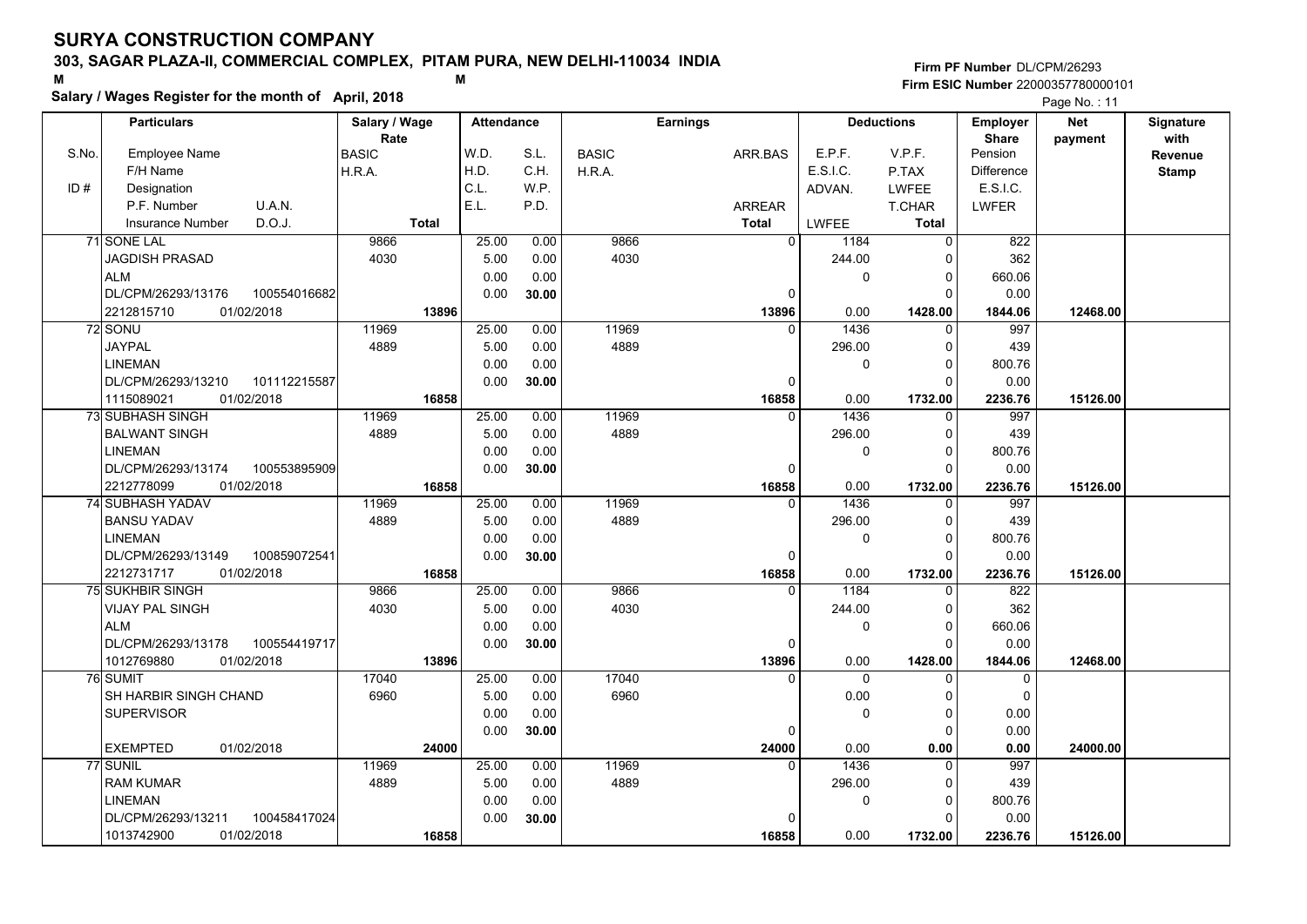**Particulars**

### **303, SAGAR PLAZA-II, COMMERCIAL COMPLEX, PITAM PURA, NEW DELHI-110034 INDIA**

**Salary / Wage** 

**Firm PF Number**DL/CPM/26293**Firm ESIC Number** 22000357780000101

**Salary / Wages Register for the month of April, 2018 <sup>M</sup> <sup>M</sup>** E.P.F. V.P.F. Pension**Deductions Employer ShareNet paymentSignature**Page No.: 12

| Revenue<br>H.D.<br>E.S.I.C.<br>F/H Name<br>C.H.<br>Difference<br>H.R.A.<br>H.R.A.<br>P.TAX<br><b>Stamp</b><br>C.L.<br>ID#<br>W.P.<br>E.S.I.C.<br>Designation<br>ADVAN.<br><b>LWFEE</b><br>U.A.N.<br>E.L.<br>P.F. Number<br>P.D.<br><b>LWFER</b><br>ARREAR<br>T.CHAR<br>D.O.J.<br><b>Insurance Number</b><br><b>Total</b><br><b>Total</b><br>LWFEE<br><b>Total</b><br>11969<br>78 SURENDER KUMAR<br>11969<br>25.00<br>$\overline{0}$<br>1436<br>997<br>0.00<br>$\Omega$<br>4889<br>4889<br><b>BABU RAM PAL</b><br>0.00<br>296.00<br>439<br>5.00<br>$\Omega$<br><b>LINEMAN</b><br>0.00<br>0.00<br>$\Omega$<br>800.76<br>0<br>DL/CPM/26293/13146<br>100553885497<br>0.00<br>0.00<br>30.00<br>0<br>$\Omega$<br>1013668674<br>01/02/2018<br>16858<br>16858<br>0.00<br>1732.00<br>2236.76<br>15126.00<br>79 SURENDRA YADAV<br>11969<br>25.00<br>0.00<br>11969<br>1436<br>997<br>$\Omega$<br>O<br>4889<br><b>JANARDAN</b><br>4889<br>5.00<br>0.00<br>296.00<br>439<br>∩<br><b>LINEMAN</b><br>0.00<br>0.00<br>0<br>800.76<br>0<br>DL/CPM/26293/12810<br>101167791616<br>0.00<br>30.00<br>$\Omega$<br>0.00<br>0<br>01/08/2017<br>16858<br>16858<br>0.00<br>2236.76<br>15126.00<br>2214309340<br>1732.00<br>80 SURESH PAL<br>9866<br>25.00<br>9866<br>1184<br>822<br>0.00<br>$\Omega$<br>$\Omega$<br>4030<br><b>RAM SAWROOP</b><br>4030<br>5.00<br>0.00<br>244.00<br>362<br>$\Omega$<br>0.00<br>0.00<br>660.06<br>ALM<br>0<br>0<br>100554245775<br>0.00<br>0.00<br>DL/CPM/26293/13214<br>30.00<br>0<br>$\Omega$<br>01/02/2018<br>13896<br>0.00<br>2109869987<br>13896<br>1428.00<br>1844.06<br>12468.00<br>11969<br>25.00<br>11969<br>81 SUSHIL KUMAR<br>0.00<br>$\Omega$<br>1436<br>997<br>$\Omega$<br><b>KRISHAN PAL</b><br>4889<br>5.00<br>4889<br>439<br>0.00<br>296.00<br>$\Omega$<br><b>LINEMAN</b><br>0.00<br>0.00<br>800.76<br>0<br>$\Omega$<br>DL/CPM/26293/13169<br>100554061363<br>0.00<br>0.00<br>30.00<br>0<br>$\Omega$<br>2212727635<br>01/02/2018<br>16858<br>0.00<br>16858<br>1732.00<br>2236.76<br>15126.00<br>82 TARANJET SINGH<br>9866<br>25.00<br>0.00<br>9866<br>822<br>1184<br>$\Omega$<br>0<br>4030<br><b>VARENDER SINGH</b><br>4030<br>5.00<br>0.00<br>244.00<br>362<br>$\Omega$<br><b>ALM</b><br>0.00<br>0.00<br>660.06<br>0<br>$\Omega$<br>DL/CPM/26293/13209<br>101070380599<br>0.00<br>0.00<br>30.00<br>$\Omega$<br>$\Omega$<br>0.00<br>1115054642<br>01/02/2018<br>13896<br>13896<br>1428.00<br>12468.00<br>1844.06<br>83 UDAY KUMAR<br>25.00<br>11969<br>997<br>11969<br>0.00<br>1436<br>$\Omega$<br>O<br><b>TEJU SAH</b><br>4889<br>5.00<br>4889<br>296.00<br>439<br>0.00<br>$\Omega$<br><b>LINEMAN</b><br>0.00<br>0.00<br>800.76<br>$\Omega$<br>$\Omega$<br>100554392617<br>0.00<br>0.00<br>DL/CPM/26293/13170<br>30.00<br>$\Omega$<br>$\Omega$<br>2212727636<br>01/02/2018<br>16858<br>16858<br>0.00<br>1732.00<br>2236.76<br>15126.00<br>84 UMESH YADAV<br>9866<br>14.00<br>5920<br>710<br>493<br>0.00<br>0<br><b>LAL CHAND</b><br>2418<br>4030<br>2.00<br>0.00<br>146.00<br>217<br>$\Omega$<br><b>ALM</b><br>1.00<br>12.00<br>396.06<br>0<br>$\Omega$<br>DL/CPM/26293/13150<br>100554074851<br>0.00<br>1.00<br>18.00<br>$\Omega$<br>n<br>01/02/2018<br>0.00<br>856.00<br>1106.06<br>7482.00 |       |               | Rate         |       |      |      |              |         |        |        | <b>Share</b> | payment | with |
|----------------------------------------------------------------------------------------------------------------------------------------------------------------------------------------------------------------------------------------------------------------------------------------------------------------------------------------------------------------------------------------------------------------------------------------------------------------------------------------------------------------------------------------------------------------------------------------------------------------------------------------------------------------------------------------------------------------------------------------------------------------------------------------------------------------------------------------------------------------------------------------------------------------------------------------------------------------------------------------------------------------------------------------------------------------------------------------------------------------------------------------------------------------------------------------------------------------------------------------------------------------------------------------------------------------------------------------------------------------------------------------------------------------------------------------------------------------------------------------------------------------------------------------------------------------------------------------------------------------------------------------------------------------------------------------------------------------------------------------------------------------------------------------------------------------------------------------------------------------------------------------------------------------------------------------------------------------------------------------------------------------------------------------------------------------------------------------------------------------------------------------------------------------------------------------------------------------------------------------------------------------------------------------------------------------------------------------------------------------------------------------------------------------------------------------------------------------------------------------------------------------------------------------------------------------------------------------------------------------------------------------------------------------------------------------------------------------------------------------------------------------------------------------------------------------------------------------------------------------------------------------------------------------------------------------------------------------------------------------------------------------------------------------------------------------------------------------------------------------------------------------------------------------------------------------------------------------------|-------|---------------|--------------|-------|------|------|--------------|---------|--------|--------|--------------|---------|------|
|                                                                                                                                                                                                                                                                                                                                                                                                                                                                                                                                                                                                                                                                                                                                                                                                                                                                                                                                                                                                                                                                                                                                                                                                                                                                                                                                                                                                                                                                                                                                                                                                                                                                                                                                                                                                                                                                                                                                                                                                                                                                                                                                                                                                                                                                                                                                                                                                                                                                                                                                                                                                                                                                                                                                                                                                                                                                                                                                                                                                                                                                                                                                                                                                                      | S.No. | Employee Name | <b>BASIC</b> |       | W.D. | S.L. | <b>BASIC</b> | ARR.BAS | E.P.F. | V.P.F. | Pension      |         |      |
|                                                                                                                                                                                                                                                                                                                                                                                                                                                                                                                                                                                                                                                                                                                                                                                                                                                                                                                                                                                                                                                                                                                                                                                                                                                                                                                                                                                                                                                                                                                                                                                                                                                                                                                                                                                                                                                                                                                                                                                                                                                                                                                                                                                                                                                                                                                                                                                                                                                                                                                                                                                                                                                                                                                                                                                                                                                                                                                                                                                                                                                                                                                                                                                                                      |       |               |              |       |      |      |              |         |        |        |              |         |      |
|                                                                                                                                                                                                                                                                                                                                                                                                                                                                                                                                                                                                                                                                                                                                                                                                                                                                                                                                                                                                                                                                                                                                                                                                                                                                                                                                                                                                                                                                                                                                                                                                                                                                                                                                                                                                                                                                                                                                                                                                                                                                                                                                                                                                                                                                                                                                                                                                                                                                                                                                                                                                                                                                                                                                                                                                                                                                                                                                                                                                                                                                                                                                                                                                                      |       |               |              |       |      |      |              |         |        |        |              |         |      |
|                                                                                                                                                                                                                                                                                                                                                                                                                                                                                                                                                                                                                                                                                                                                                                                                                                                                                                                                                                                                                                                                                                                                                                                                                                                                                                                                                                                                                                                                                                                                                                                                                                                                                                                                                                                                                                                                                                                                                                                                                                                                                                                                                                                                                                                                                                                                                                                                                                                                                                                                                                                                                                                                                                                                                                                                                                                                                                                                                                                                                                                                                                                                                                                                                      |       |               |              |       |      |      |              |         |        |        |              |         |      |
|                                                                                                                                                                                                                                                                                                                                                                                                                                                                                                                                                                                                                                                                                                                                                                                                                                                                                                                                                                                                                                                                                                                                                                                                                                                                                                                                                                                                                                                                                                                                                                                                                                                                                                                                                                                                                                                                                                                                                                                                                                                                                                                                                                                                                                                                                                                                                                                                                                                                                                                                                                                                                                                                                                                                                                                                                                                                                                                                                                                                                                                                                                                                                                                                                      |       |               |              |       |      |      |              |         |        |        |              |         |      |
|                                                                                                                                                                                                                                                                                                                                                                                                                                                                                                                                                                                                                                                                                                                                                                                                                                                                                                                                                                                                                                                                                                                                                                                                                                                                                                                                                                                                                                                                                                                                                                                                                                                                                                                                                                                                                                                                                                                                                                                                                                                                                                                                                                                                                                                                                                                                                                                                                                                                                                                                                                                                                                                                                                                                                                                                                                                                                                                                                                                                                                                                                                                                                                                                                      |       |               |              |       |      |      |              |         |        |        |              |         |      |
|                                                                                                                                                                                                                                                                                                                                                                                                                                                                                                                                                                                                                                                                                                                                                                                                                                                                                                                                                                                                                                                                                                                                                                                                                                                                                                                                                                                                                                                                                                                                                                                                                                                                                                                                                                                                                                                                                                                                                                                                                                                                                                                                                                                                                                                                                                                                                                                                                                                                                                                                                                                                                                                                                                                                                                                                                                                                                                                                                                                                                                                                                                                                                                                                                      |       |               |              |       |      |      |              |         |        |        |              |         |      |
|                                                                                                                                                                                                                                                                                                                                                                                                                                                                                                                                                                                                                                                                                                                                                                                                                                                                                                                                                                                                                                                                                                                                                                                                                                                                                                                                                                                                                                                                                                                                                                                                                                                                                                                                                                                                                                                                                                                                                                                                                                                                                                                                                                                                                                                                                                                                                                                                                                                                                                                                                                                                                                                                                                                                                                                                                                                                                                                                                                                                                                                                                                                                                                                                                      |       |               |              |       |      |      |              |         |        |        |              |         |      |
|                                                                                                                                                                                                                                                                                                                                                                                                                                                                                                                                                                                                                                                                                                                                                                                                                                                                                                                                                                                                                                                                                                                                                                                                                                                                                                                                                                                                                                                                                                                                                                                                                                                                                                                                                                                                                                                                                                                                                                                                                                                                                                                                                                                                                                                                                                                                                                                                                                                                                                                                                                                                                                                                                                                                                                                                                                                                                                                                                                                                                                                                                                                                                                                                                      |       |               |              |       |      |      |              |         |        |        |              |         |      |
|                                                                                                                                                                                                                                                                                                                                                                                                                                                                                                                                                                                                                                                                                                                                                                                                                                                                                                                                                                                                                                                                                                                                                                                                                                                                                                                                                                                                                                                                                                                                                                                                                                                                                                                                                                                                                                                                                                                                                                                                                                                                                                                                                                                                                                                                                                                                                                                                                                                                                                                                                                                                                                                                                                                                                                                                                                                                                                                                                                                                                                                                                                                                                                                                                      |       |               |              |       |      |      |              |         |        |        |              |         |      |
|                                                                                                                                                                                                                                                                                                                                                                                                                                                                                                                                                                                                                                                                                                                                                                                                                                                                                                                                                                                                                                                                                                                                                                                                                                                                                                                                                                                                                                                                                                                                                                                                                                                                                                                                                                                                                                                                                                                                                                                                                                                                                                                                                                                                                                                                                                                                                                                                                                                                                                                                                                                                                                                                                                                                                                                                                                                                                                                                                                                                                                                                                                                                                                                                                      |       |               |              |       |      |      |              |         |        |        |              |         |      |
|                                                                                                                                                                                                                                                                                                                                                                                                                                                                                                                                                                                                                                                                                                                                                                                                                                                                                                                                                                                                                                                                                                                                                                                                                                                                                                                                                                                                                                                                                                                                                                                                                                                                                                                                                                                                                                                                                                                                                                                                                                                                                                                                                                                                                                                                                                                                                                                                                                                                                                                                                                                                                                                                                                                                                                                                                                                                                                                                                                                                                                                                                                                                                                                                                      |       |               |              |       |      |      |              |         |        |        |              |         |      |
|                                                                                                                                                                                                                                                                                                                                                                                                                                                                                                                                                                                                                                                                                                                                                                                                                                                                                                                                                                                                                                                                                                                                                                                                                                                                                                                                                                                                                                                                                                                                                                                                                                                                                                                                                                                                                                                                                                                                                                                                                                                                                                                                                                                                                                                                                                                                                                                                                                                                                                                                                                                                                                                                                                                                                                                                                                                                                                                                                                                                                                                                                                                                                                                                                      |       |               |              |       |      |      |              |         |        |        |              |         |      |
|                                                                                                                                                                                                                                                                                                                                                                                                                                                                                                                                                                                                                                                                                                                                                                                                                                                                                                                                                                                                                                                                                                                                                                                                                                                                                                                                                                                                                                                                                                                                                                                                                                                                                                                                                                                                                                                                                                                                                                                                                                                                                                                                                                                                                                                                                                                                                                                                                                                                                                                                                                                                                                                                                                                                                                                                                                                                                                                                                                                                                                                                                                                                                                                                                      |       |               |              |       |      |      |              |         |        |        |              |         |      |
|                                                                                                                                                                                                                                                                                                                                                                                                                                                                                                                                                                                                                                                                                                                                                                                                                                                                                                                                                                                                                                                                                                                                                                                                                                                                                                                                                                                                                                                                                                                                                                                                                                                                                                                                                                                                                                                                                                                                                                                                                                                                                                                                                                                                                                                                                                                                                                                                                                                                                                                                                                                                                                                                                                                                                                                                                                                                                                                                                                                                                                                                                                                                                                                                                      |       |               |              |       |      |      |              |         |        |        |              |         |      |
|                                                                                                                                                                                                                                                                                                                                                                                                                                                                                                                                                                                                                                                                                                                                                                                                                                                                                                                                                                                                                                                                                                                                                                                                                                                                                                                                                                                                                                                                                                                                                                                                                                                                                                                                                                                                                                                                                                                                                                                                                                                                                                                                                                                                                                                                                                                                                                                                                                                                                                                                                                                                                                                                                                                                                                                                                                                                                                                                                                                                                                                                                                                                                                                                                      |       |               |              |       |      |      |              |         |        |        |              |         |      |
|                                                                                                                                                                                                                                                                                                                                                                                                                                                                                                                                                                                                                                                                                                                                                                                                                                                                                                                                                                                                                                                                                                                                                                                                                                                                                                                                                                                                                                                                                                                                                                                                                                                                                                                                                                                                                                                                                                                                                                                                                                                                                                                                                                                                                                                                                                                                                                                                                                                                                                                                                                                                                                                                                                                                                                                                                                                                                                                                                                                                                                                                                                                                                                                                                      |       |               |              |       |      |      |              |         |        |        |              |         |      |
|                                                                                                                                                                                                                                                                                                                                                                                                                                                                                                                                                                                                                                                                                                                                                                                                                                                                                                                                                                                                                                                                                                                                                                                                                                                                                                                                                                                                                                                                                                                                                                                                                                                                                                                                                                                                                                                                                                                                                                                                                                                                                                                                                                                                                                                                                                                                                                                                                                                                                                                                                                                                                                                                                                                                                                                                                                                                                                                                                                                                                                                                                                                                                                                                                      |       |               |              |       |      |      |              |         |        |        |              |         |      |
|                                                                                                                                                                                                                                                                                                                                                                                                                                                                                                                                                                                                                                                                                                                                                                                                                                                                                                                                                                                                                                                                                                                                                                                                                                                                                                                                                                                                                                                                                                                                                                                                                                                                                                                                                                                                                                                                                                                                                                                                                                                                                                                                                                                                                                                                                                                                                                                                                                                                                                                                                                                                                                                                                                                                                                                                                                                                                                                                                                                                                                                                                                                                                                                                                      |       |               |              |       |      |      |              |         |        |        |              |         |      |
|                                                                                                                                                                                                                                                                                                                                                                                                                                                                                                                                                                                                                                                                                                                                                                                                                                                                                                                                                                                                                                                                                                                                                                                                                                                                                                                                                                                                                                                                                                                                                                                                                                                                                                                                                                                                                                                                                                                                                                                                                                                                                                                                                                                                                                                                                                                                                                                                                                                                                                                                                                                                                                                                                                                                                                                                                                                                                                                                                                                                                                                                                                                                                                                                                      |       |               |              |       |      |      |              |         |        |        |              |         |      |
|                                                                                                                                                                                                                                                                                                                                                                                                                                                                                                                                                                                                                                                                                                                                                                                                                                                                                                                                                                                                                                                                                                                                                                                                                                                                                                                                                                                                                                                                                                                                                                                                                                                                                                                                                                                                                                                                                                                                                                                                                                                                                                                                                                                                                                                                                                                                                                                                                                                                                                                                                                                                                                                                                                                                                                                                                                                                                                                                                                                                                                                                                                                                                                                                                      |       |               |              |       |      |      |              |         |        |        |              |         |      |
|                                                                                                                                                                                                                                                                                                                                                                                                                                                                                                                                                                                                                                                                                                                                                                                                                                                                                                                                                                                                                                                                                                                                                                                                                                                                                                                                                                                                                                                                                                                                                                                                                                                                                                                                                                                                                                                                                                                                                                                                                                                                                                                                                                                                                                                                                                                                                                                                                                                                                                                                                                                                                                                                                                                                                                                                                                                                                                                                                                                                                                                                                                                                                                                                                      |       |               |              |       |      |      |              |         |        |        |              |         |      |
|                                                                                                                                                                                                                                                                                                                                                                                                                                                                                                                                                                                                                                                                                                                                                                                                                                                                                                                                                                                                                                                                                                                                                                                                                                                                                                                                                                                                                                                                                                                                                                                                                                                                                                                                                                                                                                                                                                                                                                                                                                                                                                                                                                                                                                                                                                                                                                                                                                                                                                                                                                                                                                                                                                                                                                                                                                                                                                                                                                                                                                                                                                                                                                                                                      |       |               |              |       |      |      |              |         |        |        |              |         |      |
|                                                                                                                                                                                                                                                                                                                                                                                                                                                                                                                                                                                                                                                                                                                                                                                                                                                                                                                                                                                                                                                                                                                                                                                                                                                                                                                                                                                                                                                                                                                                                                                                                                                                                                                                                                                                                                                                                                                                                                                                                                                                                                                                                                                                                                                                                                                                                                                                                                                                                                                                                                                                                                                                                                                                                                                                                                                                                                                                                                                                                                                                                                                                                                                                                      |       |               |              |       |      |      |              |         |        |        |              |         |      |
|                                                                                                                                                                                                                                                                                                                                                                                                                                                                                                                                                                                                                                                                                                                                                                                                                                                                                                                                                                                                                                                                                                                                                                                                                                                                                                                                                                                                                                                                                                                                                                                                                                                                                                                                                                                                                                                                                                                                                                                                                                                                                                                                                                                                                                                                                                                                                                                                                                                                                                                                                                                                                                                                                                                                                                                                                                                                                                                                                                                                                                                                                                                                                                                                                      |       |               |              |       |      |      |              |         |        |        |              |         |      |
|                                                                                                                                                                                                                                                                                                                                                                                                                                                                                                                                                                                                                                                                                                                                                                                                                                                                                                                                                                                                                                                                                                                                                                                                                                                                                                                                                                                                                                                                                                                                                                                                                                                                                                                                                                                                                                                                                                                                                                                                                                                                                                                                                                                                                                                                                                                                                                                                                                                                                                                                                                                                                                                                                                                                                                                                                                                                                                                                                                                                                                                                                                                                                                                                                      |       |               |              |       |      |      |              |         |        |        |              |         |      |
|                                                                                                                                                                                                                                                                                                                                                                                                                                                                                                                                                                                                                                                                                                                                                                                                                                                                                                                                                                                                                                                                                                                                                                                                                                                                                                                                                                                                                                                                                                                                                                                                                                                                                                                                                                                                                                                                                                                                                                                                                                                                                                                                                                                                                                                                                                                                                                                                                                                                                                                                                                                                                                                                                                                                                                                                                                                                                                                                                                                                                                                                                                                                                                                                                      |       |               |              |       |      |      |              |         |        |        |              |         |      |
|                                                                                                                                                                                                                                                                                                                                                                                                                                                                                                                                                                                                                                                                                                                                                                                                                                                                                                                                                                                                                                                                                                                                                                                                                                                                                                                                                                                                                                                                                                                                                                                                                                                                                                                                                                                                                                                                                                                                                                                                                                                                                                                                                                                                                                                                                                                                                                                                                                                                                                                                                                                                                                                                                                                                                                                                                                                                                                                                                                                                                                                                                                                                                                                                                      |       |               |              |       |      |      |              |         |        |        |              |         |      |
|                                                                                                                                                                                                                                                                                                                                                                                                                                                                                                                                                                                                                                                                                                                                                                                                                                                                                                                                                                                                                                                                                                                                                                                                                                                                                                                                                                                                                                                                                                                                                                                                                                                                                                                                                                                                                                                                                                                                                                                                                                                                                                                                                                                                                                                                                                                                                                                                                                                                                                                                                                                                                                                                                                                                                                                                                                                                                                                                                                                                                                                                                                                                                                                                                      |       |               |              |       |      |      |              |         |        |        |              |         |      |
|                                                                                                                                                                                                                                                                                                                                                                                                                                                                                                                                                                                                                                                                                                                                                                                                                                                                                                                                                                                                                                                                                                                                                                                                                                                                                                                                                                                                                                                                                                                                                                                                                                                                                                                                                                                                                                                                                                                                                                                                                                                                                                                                                                                                                                                                                                                                                                                                                                                                                                                                                                                                                                                                                                                                                                                                                                                                                                                                                                                                                                                                                                                                                                                                                      |       |               |              |       |      |      |              |         |        |        |              |         |      |
|                                                                                                                                                                                                                                                                                                                                                                                                                                                                                                                                                                                                                                                                                                                                                                                                                                                                                                                                                                                                                                                                                                                                                                                                                                                                                                                                                                                                                                                                                                                                                                                                                                                                                                                                                                                                                                                                                                                                                                                                                                                                                                                                                                                                                                                                                                                                                                                                                                                                                                                                                                                                                                                                                                                                                                                                                                                                                                                                                                                                                                                                                                                                                                                                                      |       |               |              |       |      |      |              |         |        |        |              |         |      |
|                                                                                                                                                                                                                                                                                                                                                                                                                                                                                                                                                                                                                                                                                                                                                                                                                                                                                                                                                                                                                                                                                                                                                                                                                                                                                                                                                                                                                                                                                                                                                                                                                                                                                                                                                                                                                                                                                                                                                                                                                                                                                                                                                                                                                                                                                                                                                                                                                                                                                                                                                                                                                                                                                                                                                                                                                                                                                                                                                                                                                                                                                                                                                                                                                      |       |               |              |       |      |      |              |         |        |        |              |         |      |
|                                                                                                                                                                                                                                                                                                                                                                                                                                                                                                                                                                                                                                                                                                                                                                                                                                                                                                                                                                                                                                                                                                                                                                                                                                                                                                                                                                                                                                                                                                                                                                                                                                                                                                                                                                                                                                                                                                                                                                                                                                                                                                                                                                                                                                                                                                                                                                                                                                                                                                                                                                                                                                                                                                                                                                                                                                                                                                                                                                                                                                                                                                                                                                                                                      |       |               |              |       |      |      |              |         |        |        |              |         |      |
|                                                                                                                                                                                                                                                                                                                                                                                                                                                                                                                                                                                                                                                                                                                                                                                                                                                                                                                                                                                                                                                                                                                                                                                                                                                                                                                                                                                                                                                                                                                                                                                                                                                                                                                                                                                                                                                                                                                                                                                                                                                                                                                                                                                                                                                                                                                                                                                                                                                                                                                                                                                                                                                                                                                                                                                                                                                                                                                                                                                                                                                                                                                                                                                                                      |       |               |              |       |      |      |              |         |        |        |              |         |      |
|                                                                                                                                                                                                                                                                                                                                                                                                                                                                                                                                                                                                                                                                                                                                                                                                                                                                                                                                                                                                                                                                                                                                                                                                                                                                                                                                                                                                                                                                                                                                                                                                                                                                                                                                                                                                                                                                                                                                                                                                                                                                                                                                                                                                                                                                                                                                                                                                                                                                                                                                                                                                                                                                                                                                                                                                                                                                                                                                                                                                                                                                                                                                                                                                                      |       |               |              |       |      |      |              |         |        |        |              |         |      |
|                                                                                                                                                                                                                                                                                                                                                                                                                                                                                                                                                                                                                                                                                                                                                                                                                                                                                                                                                                                                                                                                                                                                                                                                                                                                                                                                                                                                                                                                                                                                                                                                                                                                                                                                                                                                                                                                                                                                                                                                                                                                                                                                                                                                                                                                                                                                                                                                                                                                                                                                                                                                                                                                                                                                                                                                                                                                                                                                                                                                                                                                                                                                                                                                                      |       |               |              |       |      |      |              |         |        |        |              |         |      |
|                                                                                                                                                                                                                                                                                                                                                                                                                                                                                                                                                                                                                                                                                                                                                                                                                                                                                                                                                                                                                                                                                                                                                                                                                                                                                                                                                                                                                                                                                                                                                                                                                                                                                                                                                                                                                                                                                                                                                                                                                                                                                                                                                                                                                                                                                                                                                                                                                                                                                                                                                                                                                                                                                                                                                                                                                                                                                                                                                                                                                                                                                                                                                                                                                      |       |               |              |       |      |      |              |         |        |        |              |         |      |
|                                                                                                                                                                                                                                                                                                                                                                                                                                                                                                                                                                                                                                                                                                                                                                                                                                                                                                                                                                                                                                                                                                                                                                                                                                                                                                                                                                                                                                                                                                                                                                                                                                                                                                                                                                                                                                                                                                                                                                                                                                                                                                                                                                                                                                                                                                                                                                                                                                                                                                                                                                                                                                                                                                                                                                                                                                                                                                                                                                                                                                                                                                                                                                                                                      |       |               |              |       |      |      |              |         |        |        |              |         |      |
|                                                                                                                                                                                                                                                                                                                                                                                                                                                                                                                                                                                                                                                                                                                                                                                                                                                                                                                                                                                                                                                                                                                                                                                                                                                                                                                                                                                                                                                                                                                                                                                                                                                                                                                                                                                                                                                                                                                                                                                                                                                                                                                                                                                                                                                                                                                                                                                                                                                                                                                                                                                                                                                                                                                                                                                                                                                                                                                                                                                                                                                                                                                                                                                                                      |       |               |              |       |      |      |              |         |        |        |              |         |      |
|                                                                                                                                                                                                                                                                                                                                                                                                                                                                                                                                                                                                                                                                                                                                                                                                                                                                                                                                                                                                                                                                                                                                                                                                                                                                                                                                                                                                                                                                                                                                                                                                                                                                                                                                                                                                                                                                                                                                                                                                                                                                                                                                                                                                                                                                                                                                                                                                                                                                                                                                                                                                                                                                                                                                                                                                                                                                                                                                                                                                                                                                                                                                                                                                                      |       | 2212731721    |              | 13896 |      |      |              | 8338    |        |        |              |         |      |

**Attendance Earnings**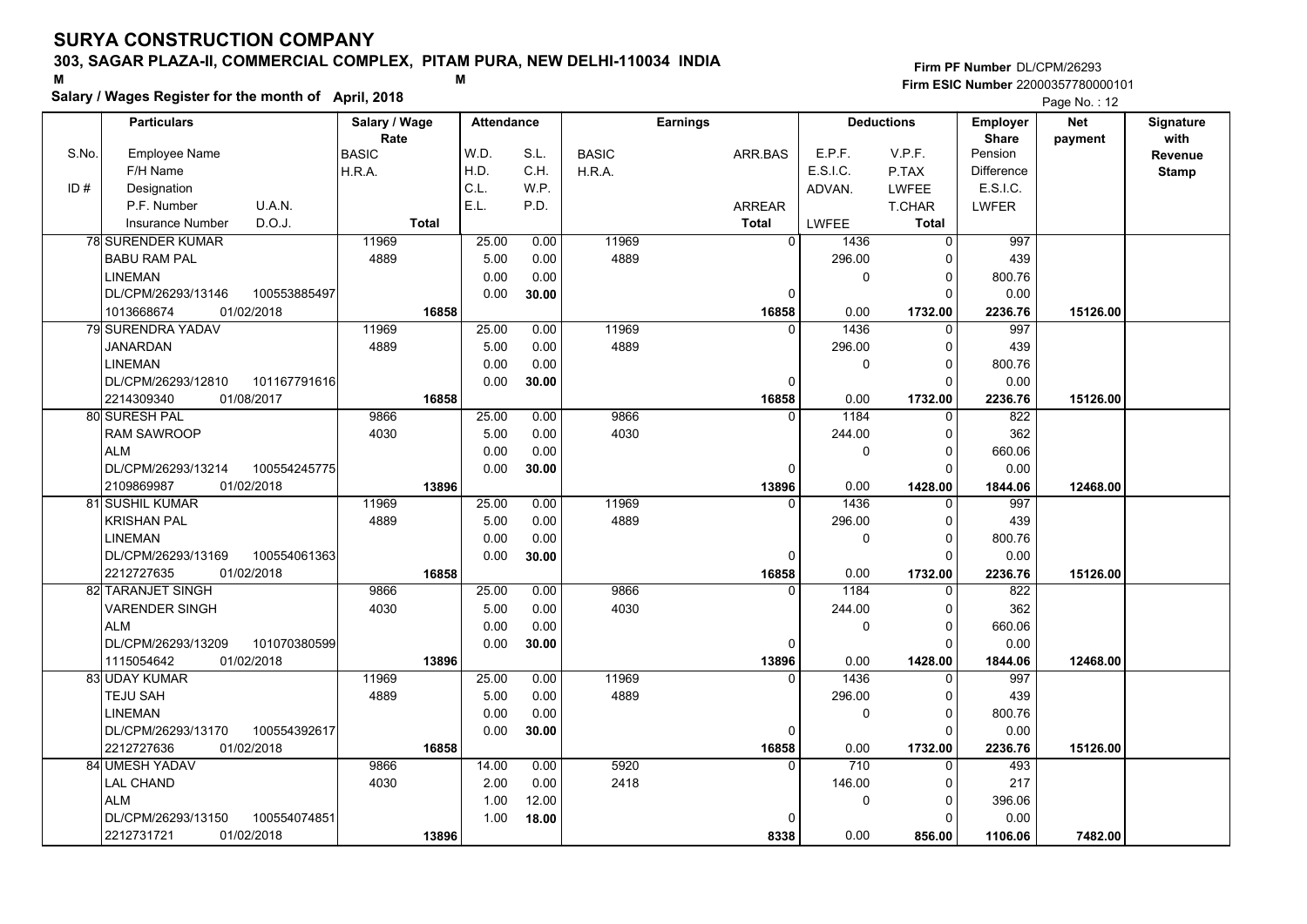### **303, SAGAR PLAZA-II, COMMERCIAL COMPLEX, PITAM PURA, NEW DELHI-110034 INDIA**

4030

 119694889

 5.00 0.000.00

 6.00 1.00 0.000.00

 0.00 0.00**30.00**

 0.00 0.00 23.00 **7.00**

S.No.

ID #

ALM

ALM

ALM

<sup>89</sup> VIMAL

ALM

ALM

SHRI KRISHAN

<sup>91</sup> VISHNU PANDIT

LINEMANDL/CPM/26293/

DL/CPM/26293/13172

KUSHNANDAN PANDIT

01/02/2018 2212728045 **13896**

100554348724

2212728050 **16858**

100554056390

**Firm PF Number**DL/CPM/26293**Firm ESIC Number** 22000357780000101

**Salary / Wages Register for the month of April, 2018 <sup>M</sup> <sup>M</sup> BASIC**  H.R.A.ARR.BASARREAR**Total**Employee NameF/H Name Designation P.F. NumberInsurance Number**Salary / Wage RateAttendance Earnings BASIC**  H.R.A.**Total**ADVAN.P.TAX LWFEE T.CHAR **Total**LWFEE <sup>1184</sup> <sup>0</sup> E.P.F. V.P.F. E.S.I.C.Pension DifferenceLWFER**Deductions Employer Share**W.D.H.D.C.L.E.L.S.L.C.H.W.P.P.D.**Net paymentSignaturewith Revenue StampParticulars**Page No. : 13D.O.J.U.A.N.E.S.I.C. 9866 4030 $\overline{0}$  $\Omega$   **13896** $\overline{0}$  9866 4030 244.00 $\overline{0}$  $\Omega$  $\overline{\phantom{0}}$  $\overline{\phantom{0}}$ 1428.00 0.00 **1428.00 12468.00** 822 362 660.06 0.00 1844.06 85 VASHIST RAM DARSH YADAV DL/CPM/26293/13152 2212778139 **13896**25.00 5.00 0.00 0.00 0.00 0.00 0.00 **30.00**01/02/2018 **1844.06** 822100554239742 9866 4030 $\Omega$   **13896** $\overline{0}$  9866 4030 $1184$  0 244.00 $\overline{0}$  0 $\overline{\phantom{0}}$  $\overline{\phantom{0}}$ 1428.00 0.00 **1428.00 12468.00** 362 660.06 0.00 1844.06 86 VEER PAL CHHOTE LAL DL/CPM/26293/1319801/02/2018 1013583474 **13896** $25.00$  5.00 0.00 0.00 0.00 0.00 0.00 **30.00**01/02/2018 **1844.06** 822100553934950 9866 4030 $\Omega$   **13896** $\overline{0}$  9866 4030 $1184$  0 244.00 $\overline{0}$  0 $\overline{\phantom{0}}$  $\overline{0}$ 1428.00 0.00 **1428.00 12468.00** 362 660.06 0.00 1844.06 <sup>87</sup> VEERENDER PAL KEDARI PAL DL/CPM/26293/1320401/02/2018 2212778145 **13896**25.00 5.00 0.00 0.00 $0.00$  0.00 0.00 **30.00**01/02/2018 **1844.06** 997100882123999 11969 4889 0  **16858** $\overline{0}$  11969 4889<sup>1436</sup> <sup>0</sup> 296.00 $\overline{0}$  $\Omega$  $\overline{\phantom{0}}$  $\overline{0}$ 1732.00 0.00 **1732.00 15126.00** 439 800.76 0.00 2236.76 <sup>88</sup> VIJAY KUMAR SIRJANAND SINGH LINEMAN DL/CPM/26293/1315101/02/2018 2212731726 **16858**25.00 5.00 0.00 0.00 0.00 0.00 0.00 **30.00**01/02/2018 **2236.76** 822100554356663 9866 4030 $\Omega$   **13896** $\overline{0}$  9866 40301184 0 244.00 $\overline{0}$  $\Omega$  $\overline{\phantom{0}}$  $\overline{0}$ 1428.00 0.00 **1428.00 12468.00** 362 660.06 0.00 1844.06 RAM KUMAR DL/CPM/26293/1320101/02/2018 1114771800 01/02/2018 **13896** 25.00 5.00 0.00 0.00 0.00 0.00 0.00 **30.00**01/02/2018 **1844.06** 822100867854129 9866 98661184 <sup>90</sup> VIPIN KUMAR 25.00 $0.00$ 

4030

01/02/2018 **1844.06**

 27931141

01/02/2018 **521.87**

 $\Omega$   **13896** $\overline{\phantom{0}}$ 

 $\Omega$  **3934**  244.00 $\overline{0}$ 

<sup>335</sup> <sup>0</sup> 69.00 $\overline{0}$ 

 $\mathfrak{c}$  $\overline{\phantom{0}}$  $\overline{0}$ 1428.00

> $\Omega$  $\overline{0}$  $\overline{0}$ 404.00

0.00 **1428.00 12468.00**

0.00 **404.00 3530.00**

 362 660.06 0.00 1844.06

233

 102 186.87 0.00521.87